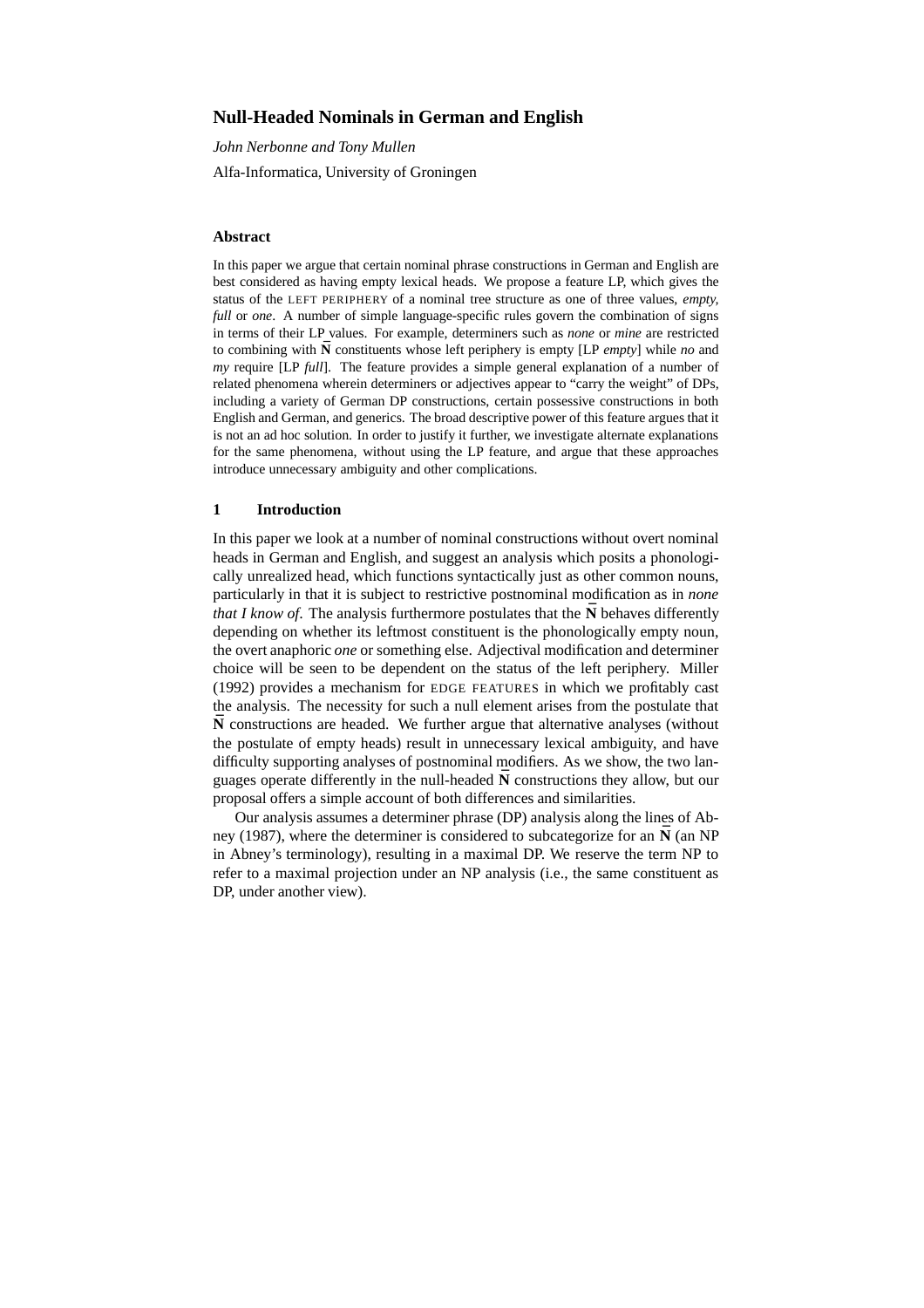### **2 Motivating phenomena**

The phenomena which have motivated the present study are forms of null- $\bar{N}$ anaphora and English *one* anaphora. In particular we consider the class of determiners whose form depends on the presence or absence of a phonologically realized  $\bar{N}$ . This includes possessives such as *mine* as well as non-possessives such as *none*. The treatment will first correctly describe the distribution of forms such as *my*/*mine*, allowing, e.g. *my blue one*, *my dog*, *mine*(DP), and *none in the house*, while disallowing \**my one*, \**my* (as DP), \**mine one*, \**mine dog*, and \**no in the house*. Second, we provide a simple account of their distribution using a general constraint on DP's which we now adduce.

We now look more closely at some of the constructions which motivate the present analysis.

### **2.1 German data**

In constructions analogous to the English anaphoric *one* constructions, such as *I prefer the red one,* German allows a full DP to be constructed without an explicitly headed  $\overline{N}$  complement. That is to say, for such anaphoric reference, a determiner, or adjective, or adjective-determiner combination can be sufficient to function as a fully formed DP. Thus, as (Netter 1994) points out, any of the following are acceptable:

| the | old   | men    | with children |
|-----|-------|--------|---------------|
| die | alten | Männer | mit Kindern   |
| die | alten |        | mit Kindern   |
| die |       | Männer | mit Kindern   |
| die |       |        | mit Kindern   |
|     | alte  | Männer | mit Kindern   |
|     | alte  |        | mit Kindern   |
|     |       | Männer | mit Kindern   |
|     |       |        |               |

It would appear that any constituent of the full DP may be left out without affecting the grammaticality of the phrase.<sup>1</sup> In fact, it can be seen from the above list that any combination of constituents may be omitted, provided that not all are omitted. We call this requirement the *Nonempty Left Periphery Constraint*. It is notable that merely requiring that the nominal be in some way phonologically realized would not prevent the postnominal complement or adjunct from behaving as the nominal itself, which is not possible. A postnominal adjunct or complement alone cannot constitute a DP. This fact motivates our postulate that syntax is sensitive to the left edges of  $\vec{N}$ 's; it is then natural to require that this edge not be empty in the case of full DP's.

<sup>&</sup>lt;sup>1</sup>When the determiner is omitted the declensional ending of the adjective becomes strong. This is shown in the table. The optionality of the postnominal PP is not in doubt, and therefore is not illustrated separately.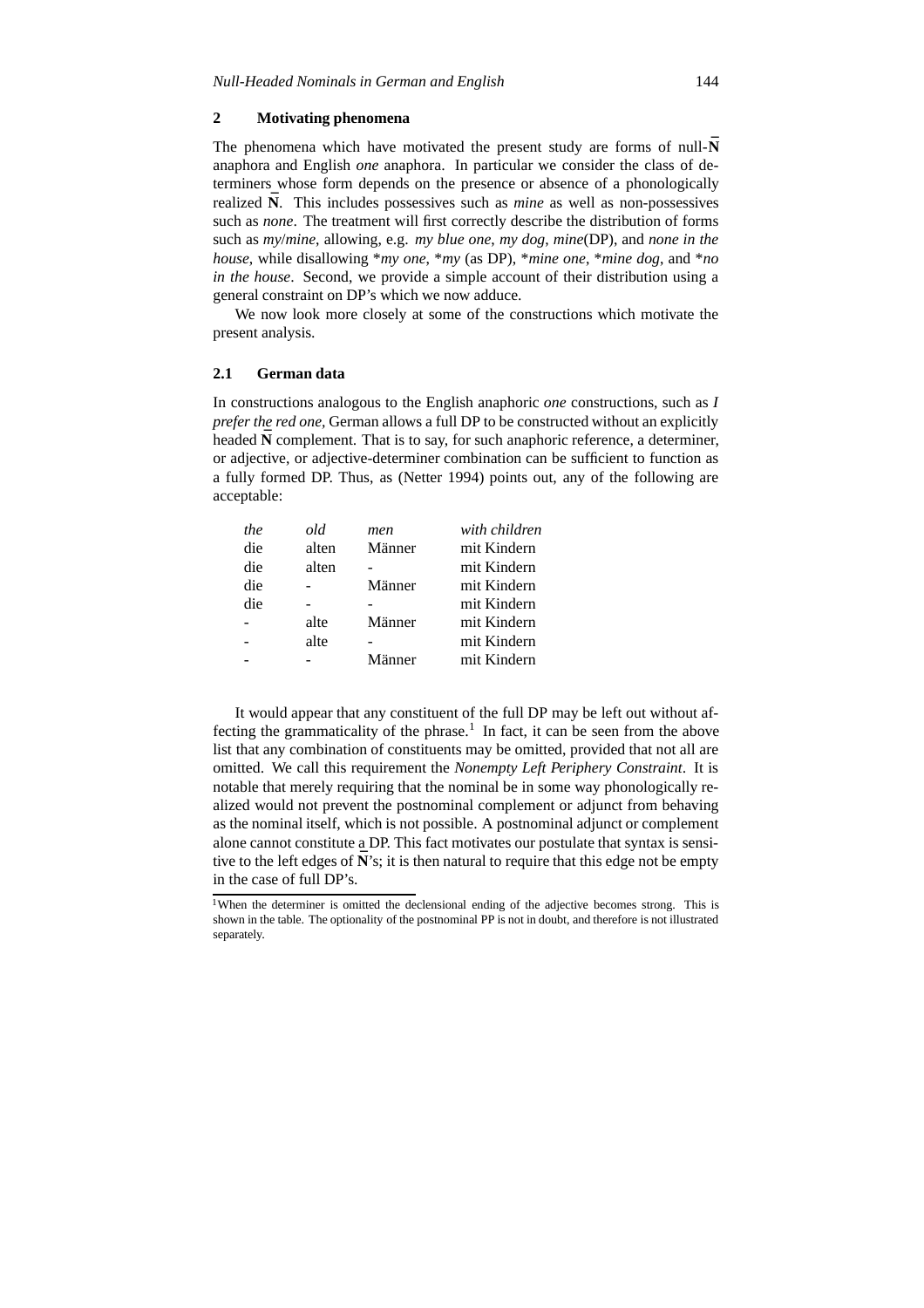### **2.2 English data**

The same distribution in English is complicated by the forms of *one* and *ones*. 2 In a  $DP \rightarrow (Det)(\bar{N})$ , both parenthesized elements may independently, but not simultaneously, be omitted.

In examples 1 through 6, we show how several determiners differ with regards to the  $\bar{N}$  complement they accept. In example 4, we see that *many* accepts all complements except the anaphoric *one*, while in example 5, *every* accepts the anaphoric *one* but not the null nominal complement. On the other hand, in example 6, the determiner *none* accepts nothing but the null complement.

| (1) | which $car(s)$ ?<br>which blue one $(s)$ ?<br>which one(s)?<br>which $\oslash$ ? |    | a car<br>a blue one<br>*a one<br>$*a$ $\oslash$      |          | the $car(s)$<br>the blue one $(s)$<br>the one $(s)$<br>*the $\oslash$    |
|-----|----------------------------------------------------------------------------------|----|------------------------------------------------------|----------|--------------------------------------------------------------------------|
| (4) | many $car(s)$<br>many blue one(s)?<br>$*$ many one(s)?<br>many $\oslash$ ?       | C. | every car<br>every blue one<br>every one<br>*every ⊘ | $\sigma$ | *none $car(s)$<br>*none blue one(s)<br>$*$ none one(s)<br>none $\oslash$ |

It is worth noting that the determiners all treat the phonologically fully realized nominal complement (here  $car(s)$ ) in the same way that they treat the adjectivally modified anaphoric *one*. If the determiner accepts the non-anaphoric phonologically realized  $\bar{N}$ , then it also accepts the adjectivally modified *one*, and if it rejects the former, then it also rejects the latter. Given this consistency, it appears that nominals may be divided into three classes according to which they may be selected by the determiner.

The primary difference between the German and English data is the existence of the phonologically realized anaphoric *one*. It is due to the absence of this in German that the null nominal is more prevalent in the nominal head position, while its distribution is more limited in English. In English, neither of the examples in 7 are possible DP's, whereas their German counterparts in 8 constitute grammatical DP's:

$$
* The ⊘
$$
  
\n
$$
* The blue ⊙
$$
  
\n(7) 
$$
*A ⊙
$$
  
\n
$$
*A blue ⊙
$$

<sup>&</sup>lt;sup>2</sup>In fact the same puzzle arises in English in considering the optionality of determiners and  $\bar{N}$ s: *(most)(farmers) I know* (as DP).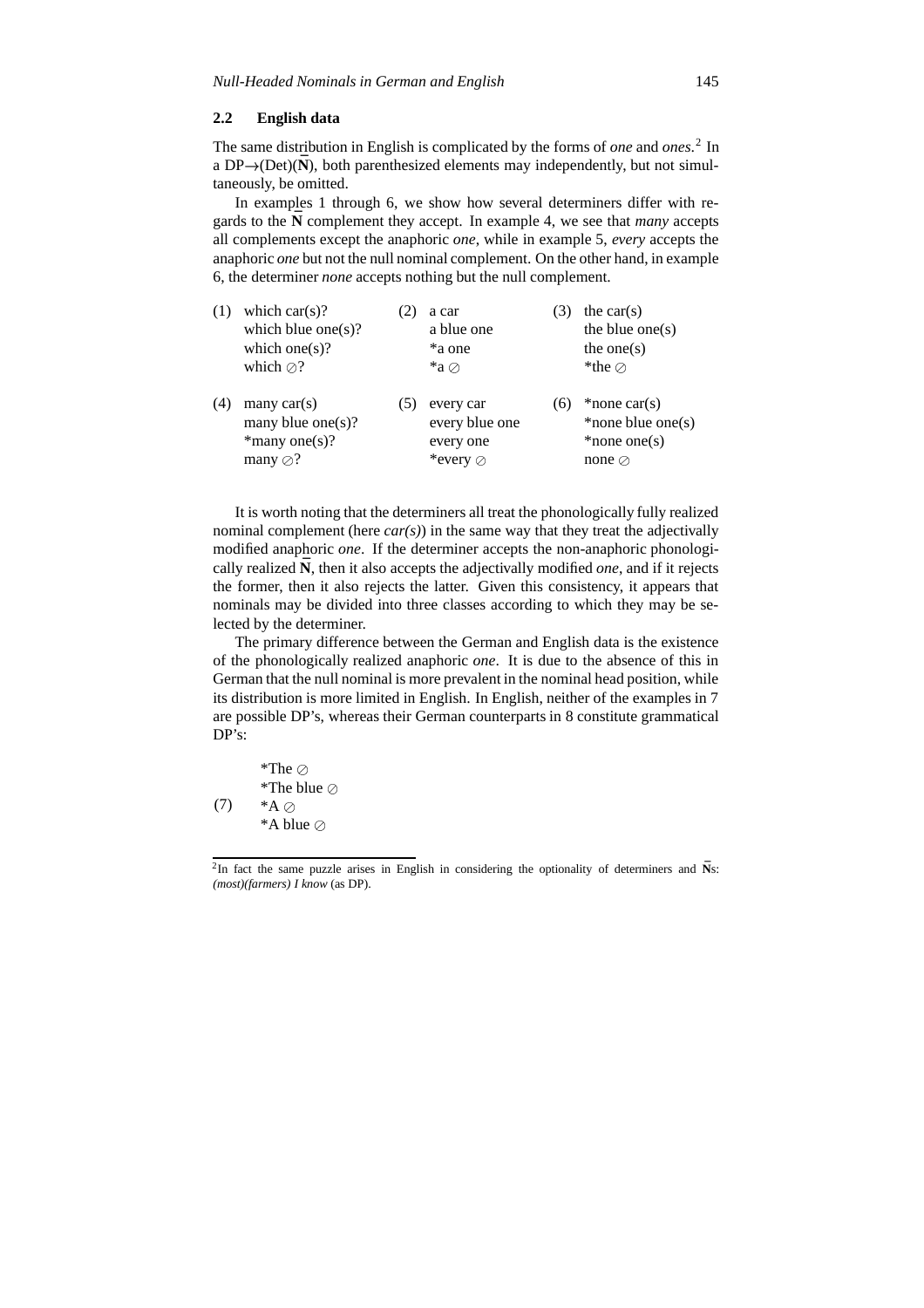(8) Die  $\oslash$ Die blaue Eine  $\oslash$ Eine blaue

In further chapters, we will discuss a general treatment of these phenomena in both languages. We will account for the differences in  $\tilde{N}$  selection requirements of various determiners and formalize the restrictions on what combination of constituents may form a valid DP.

# **3 Analysis**

The analysis of these headless  $\bar{N}$ 's is tied up with the analysis of empty categories in general. It is worth keeping in mind that the primary issues involving empty categories are not purely empirical. Given the analysis below, in which a phonologically empty noun is postulated, we can easily derive a weakly equivalent analysis in which no empty noun is postulated. Since the analysis makes use only of context-free elements, we could eliminate empty elements by reformulating the analysis in Chomsky normal form (or Greibach normal form).<sup>3</sup> The derived grammar would contain rules such as  $DP \rightarrow Det Adj$ , however, which we have reason to reject. We postulate the empty element not in order to license strings which would otherwise be impossible, but rather to allow descriptions which make the most sense linguistically.

The further theoretical point which we emphasize is the sensitivity to constituent edges. This is not always foreseen in linguistic theory, but the use of "edge" features simplifies the present analysis a good deal. Furthermore, it is of benefit to analyses of both German and English.

#### **3.1 General analysis**

We shall base our account on the assumption that determiners govern  $\bar{N}$ 's, as in Abney (1987)'s "Determiner Phrase" account (where our constituent  $\bar{N}$  is referred to as "NP"). This is introduced as a simplifying assumption, and is strongly motivated by declensional endings in German (see Netter (1994) for discussion). As we shall note below, empty-headed **N**'s provide further evidence for a DP analysis.

The general idea of our account is that there is a null nominal constituent which is used to head certain phrases. This null  $\bar{N}$  is selected by the constituent to its left, either an adjective or a determiner. Furthermore, the null constituent is restricted in its allowed position in the grammatical structure of the phrase. Specifically, constraints are postulated which ensure that it may not be the first (leftmost) element of the phrase. This effectively enforces the Nonempty Left Periphery Constraint.

The null **N** is required (or allowed) by some determiners and adjectives, and in turn, its presence requires at least some phonologically realized constituent to

<sup>&</sup>lt;sup>3</sup>The situation with more powerful theories is more complicated, but as long as there are not more than finitely many derivations of empty elements, they should be eliminable through compiling (Dymetman 1992).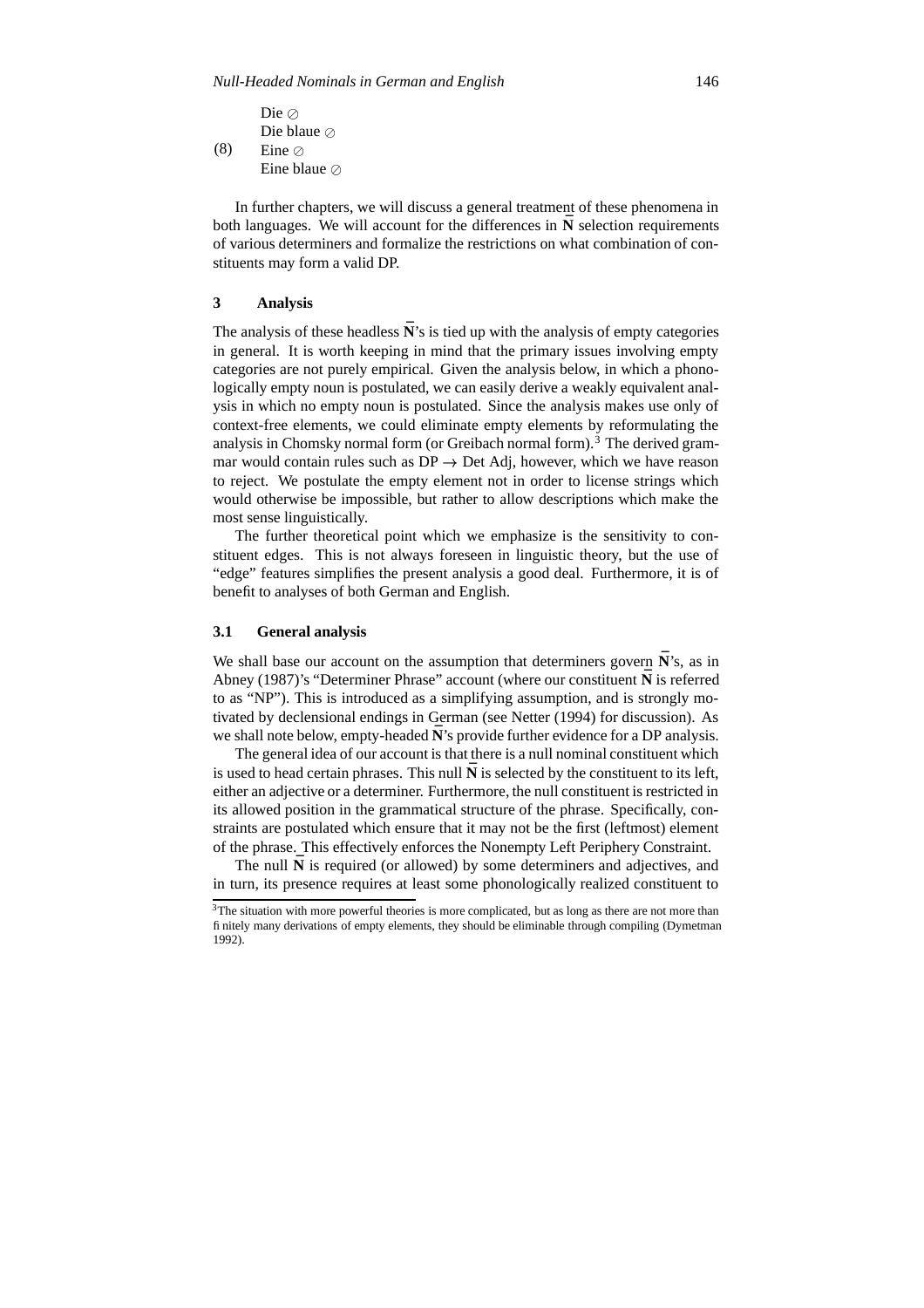| Subcat value of determiner | Sample DP's                                    |                                 |                |  |  |
|----------------------------|------------------------------------------------|---------------------------------|----------------|--|--|
| [LP ?]                     | which $car(s)$ ?<br>which<br>which             | which blue one(s)?<br>ones<br>⊘ | left?<br>left? |  |  |
| [LP $\neg$ one]            | many cars<br>many blue ones<br>*many<br>many   | ones<br>Ø                       | left<br>left   |  |  |
| [LP full]                  | every car<br>every blue one<br>every<br>*every | one<br>Ø                        | left<br>left   |  |  |
| $[LP \text{ empty}]$       | $*$ none car $(s)$<br>*none<br>none            | *none blue one(s)<br>one<br>Ø   | left<br>left   |  |  |

Table 1: Some determiners and the LP values which they subcategorize for. The LP feature classifies the  $\bar{N}$  according to the properties of its leftmost constituent (see below).

the left. A phonologically null  $\bar{N}$  head is selected by the (German) adjective or determiner that modifies or governs it. Some examples of the effects of the requirements of different determiners may be seen in Table 1. Specifications in the adjectives and determiners play an important role in our discussion of the behavior of determiners in general, and in our attempt to formalize this behavior. It is in the behavior of certain determiners that the similarity between the two languages (and hence the applicability of our suggestions to English) may be seen most clearly. As seen above, certain determiners accept both null and phonologically realized heads in German, whereas their equivalents in English accept only phonologically realized heads. Likewise, both languages have determiners (as used, e.g., in masc. nom. sg.) which select strictly for null heads. Among these determiners are such possessives as, in German, *meiner* and *unserer*, and in English *mine* and *ours*, as well as non-possessives such as *keiner*/*keines* in German and *none* in English. These behave identically to other determiners in all respects but for the fact that they are forbidden from selecting a governing head with a phonologically realized left edge. By the same token, still other determiners exist which are unspecified for this feature and may combine with either a null or phonologically realized head.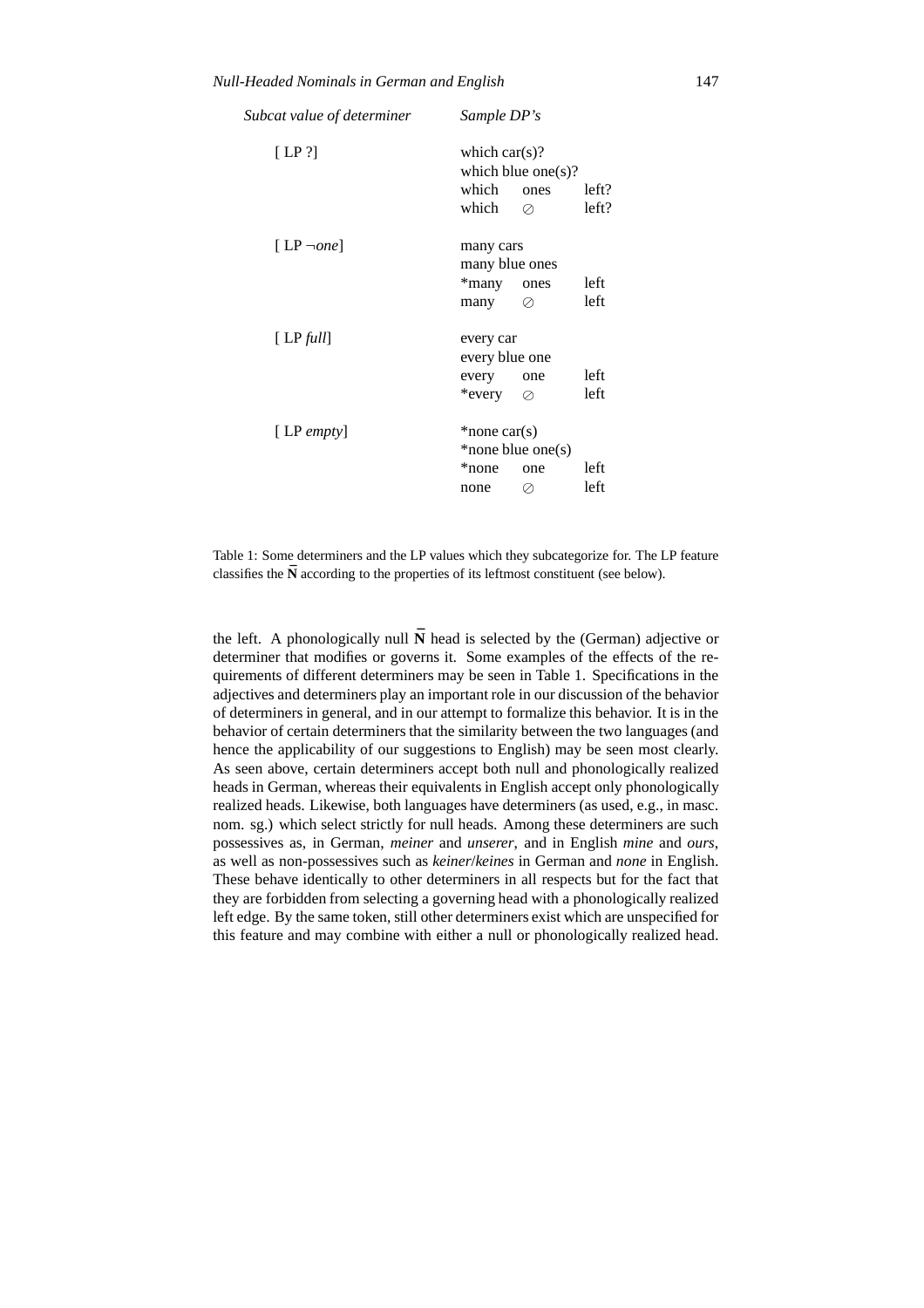These determinersinclude, in German, the majority of definite and indefinite determiners as well as such determiners as *jeder*, *mancher*, and *wenige* and in English, determiners such as *either*, *any* and *those*.

As the data in section 1 show, German allows adjectival modification of the null noun without difficulty. The situation is different in English, in which *one* is normally required if there is adjectival modification (*the interesting one, \*the interesting*). But English, too, allows some adjectives to modify the null noun, such as in the case of superlatives and comparatives illustrated in section 3.5. In addition to these, there are also a small number of positive adjectives which may modify the null noun, including *favorite, first, second,* etc. and *last*. Note *the very last,* an example which indicates the adjectival status of the word *last* by the further modification by the adjectival degree modifier *very*.

The intuitive restrictions on the position of the null constituent prevent it from causing difficulties with parsing, at least in most cases. A parser need only postulate a null constituent after determiners and adjectives, since no maximal projection can begin with a null constituent, and the parser need never consider the possibility that more than one such constituent appear in a row. Thus the canonical cases of empty elements we're positing have lexical SPONSORS in the sense of Johnson & Kay (1994). They focus on heads which license empty nodes, while we foresee adjacent items as licensing them, but the minor effect on parsing is the same. A special case is the superlative/comparative, considered below, in which the intuitive sponsor of the empty head is phrasal. But even here it should be possible to cue the postulation of the empty element on the degree adverbials *more* or *most*, again guaranteeing unproblematic parsing.

The general lines of the analysis presented here are taken from a talk "Edges and Null Nominal Heads" given by John Nerbonne at the 1994 HPSG Conference in Copenhagen (Nerbonne 1994). That analysis foresaw the use of a boolean feature, "Left-Periphery Empty" [LPE ], which Netter (1996) adopted in his dissertation on German NP structures (pp. 164-70). The present paper includes English as well as German, requiring an extension of the ideas, and it reviews systematically alternatives involving nominalization, non-headed analyses and underspecification.

### **3.2 HPSG Formalization**

In order to explore the present account in more concrete detail, it is desirable to consider a formal treatment of the ideas. We do this here in the framework of HPSG.

Addressing the issue of clitics bound to either the left or right periphery of a tree, Miller (1992) proposes a class of features called EDGE features.<sup>4</sup> Just as head features project (or are shared) between heads and phrases, so edge features are shared between phrases and their edges, i.e., their left- or rightmost constituents. There are two types of EDGE feature, FIRST and LAST, corresponding to the

<sup>4</sup>Miller's analysis was designed to account for the English possessive *'s*, whose distribution is phrasal (*The queen of England's hat*), but which shows sensitivity to its lexical host.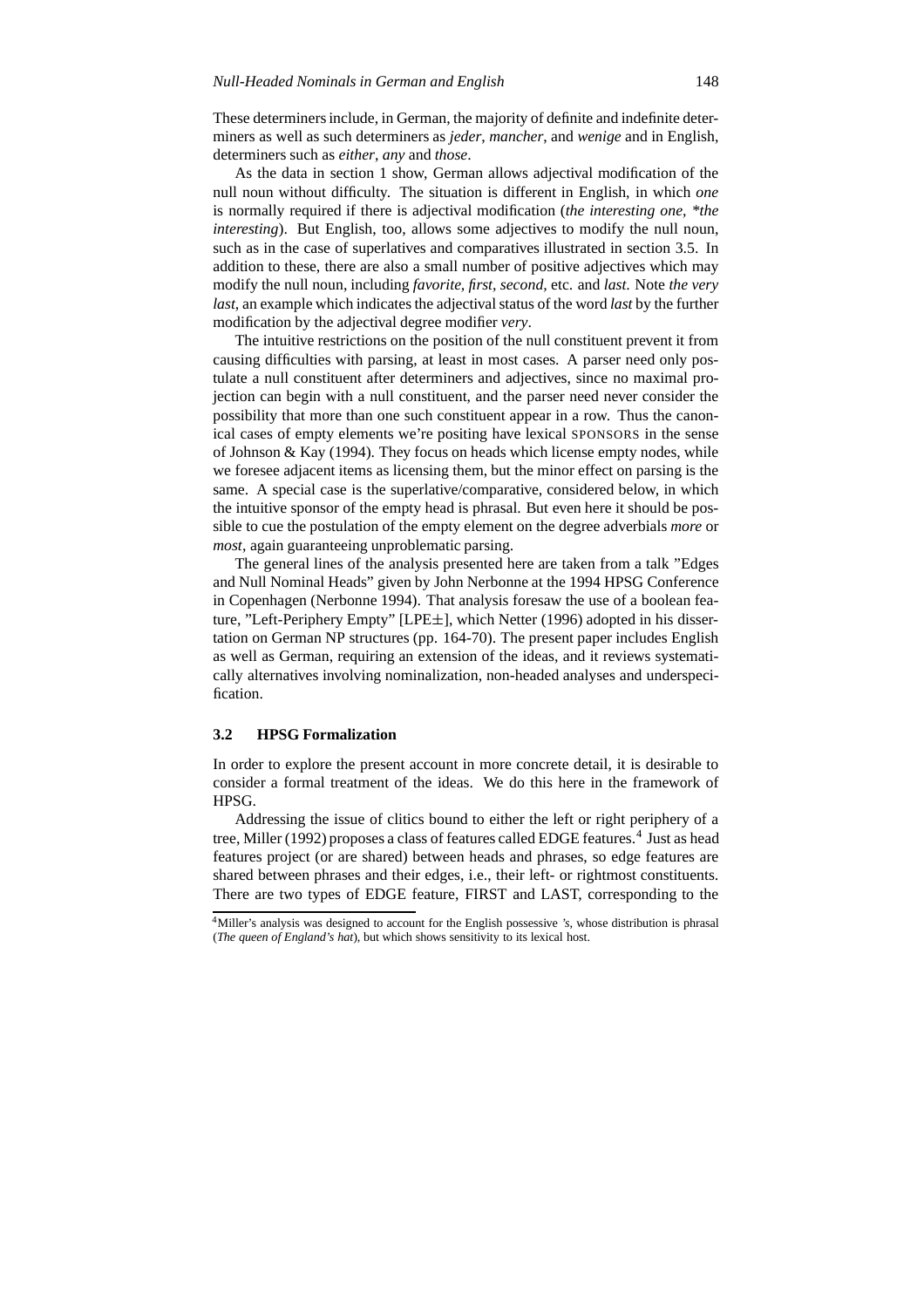beginning and end of phrases, or, in writing, the left and right edges. The feature percolates up the left or right edges of its tree, depending on the edge it belongs to. This pattern of feature transmission assures the correct behavior of the null head vis-à-vis the feature LP, which we introduce here.

We adopt the FIRST feature LP, standing for "left periphery," which may take the values *empty, full* or *one*. We presume that only the null element is lexically specified as LP-*empty*. All other entries are lexically specified as having the value LP-*full* in their SYNSEM feature structure, except for the English anaphoric *one* which must be specified as LP-*one*. As is evident from its name, the feature LP percolates up the left edge of its tree. The crucial restriction on this feature is that the maximal projection of a DP must be LP-*full*. This precludes the possibility that a completely empty DP be considered to be fully realized, thus enforcing the Nonempty Left Periphery Constraint. In this way we allow any but not all constituents to be omissible, as should be the case. The LP-*empty* or LP-*one* constituent may take complements to the right, but it never percolates to the top of a DP, (that is to say, it may not be the leftmost element of a full DP).

In the HPSG feature geometry, the LP feature is part of the SYNSEM value of a constituent. This follows from the assumption that some determiners select certain LP values, since only SYNSEM objects can be selected. When a determiner or adjective combines with an LP-*empty*  $\tilde{N}$ , the LP of the newly formed constituent is identical to that of the adjective or determiner on the left periphery of the DP, as the Edge Feature Principle for FIRST features requires. This value is always LP-*full*, as stated. A simple tree diagram depicting the typical behavior of this feature may be seen in Figure 1.



Figure 1: The basic feature-value percolation of LP in Det- $\bar{N}$  constructions. The value of the feature is passed along the leftmost edge of the tree. The same configuration of LP values is required in *all* phrases.

The null nominal head is thus selected by the the determiners and adjectives with which it combines. Certain determiners, such as *none*, require the feature LP-*empty* (in the SYNSEM structure of the noun they select), and thus are only able to combine with the null nominal head. A lexical entry for such a determiner would be something like Figure 2. Most determiners and adjectives in German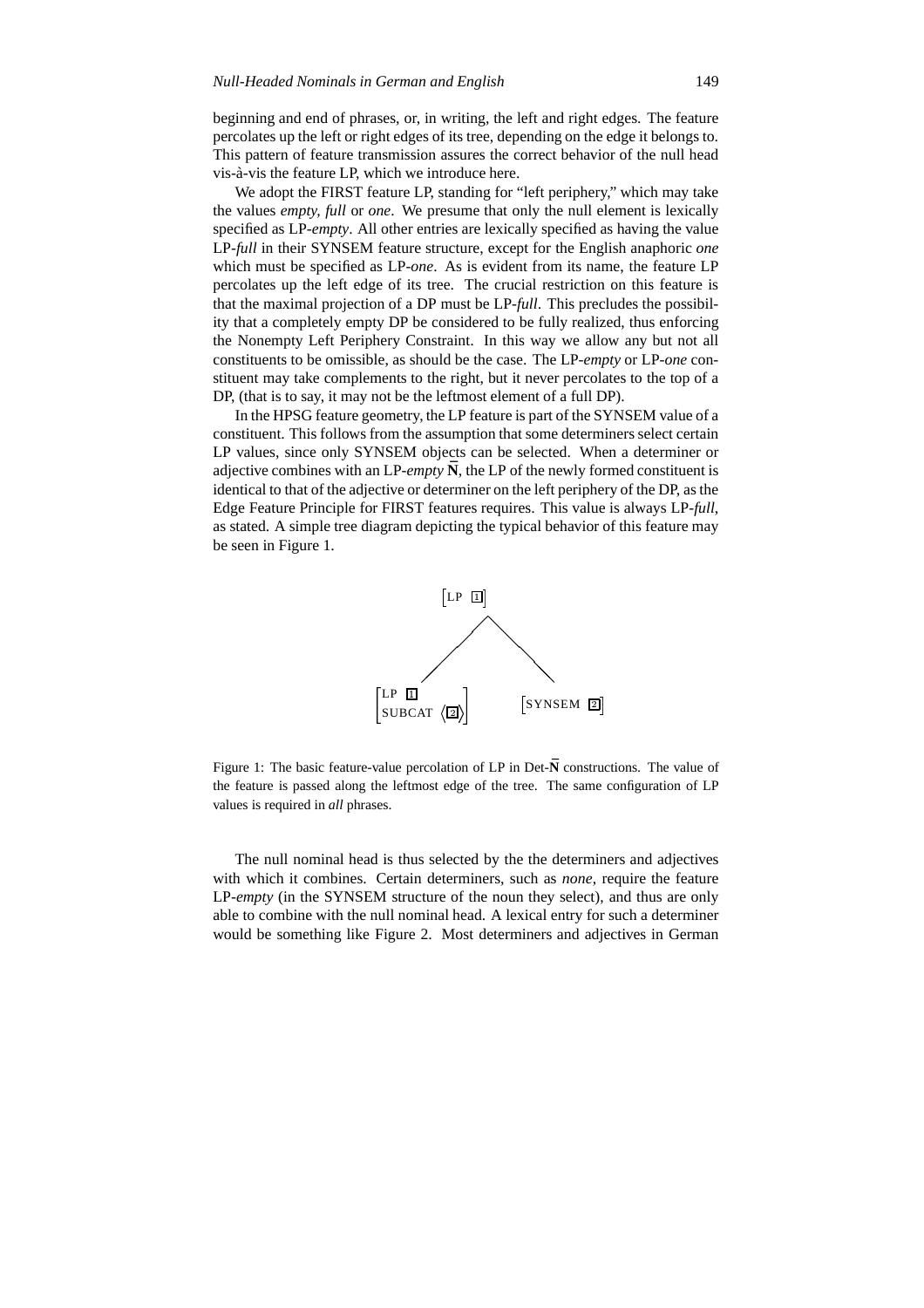would have an unspecified LP value within their SUBCAT value, allowing them to combine freely with phonetically realized nouns and the null constituent alike. In the resulting LP-*full* phrase, the leftmost edge is phonetically realized. In the case of English, many adjectives and determiners are explicitly labeled as selecting for an LP-*full* noun.

$$
\begin{bmatrix} \text{PHON} & \langle \text{none} \rangle \\ \text{LP full} \\ \text{SUBCAT} & \langle \text{[LP empty]} \rangle \end{bmatrix}
$$

Figure 2: Lexical entry for *none*. The full LP value percolates to the top of the phrase, while the SUBCAT feature assures that the selected  $\bar{N}$  will be null-headed.

The anaphoric *one* in English realizes nominal anaphora for adjectives and for determiners which will not accept the null noun. This has no parallel in German and constitutes a special case for certain determiners such as  $a(n)$  or possessives such as *my*, as can be seen from the following examples. (Note here and in subsequent examples the possible confusion between the anaphoric nominal *one* and the singular indefinite determiner *one*.)

|     | *a one on the table   |
|-----|-----------------------|
| (9) | *my one on the table  |
|     | *one one on the table |

This distinction necessitates the third value for LP in English, namely the *one* value. We specify the anaphoric *one* in English as LP-*one* and constrain the determiners in the manner of Figure 3. In reading Figure 3, it is important to note that the LP value *one* is not the same as the PHON value *one* and that the latter, when it occurs as a determiner, specifies for the null (LP-*empty*) component. Since LP may take one of three possible mutually exclusive values, the disjunction between LP-*full* and LP-*empty* is synonymous with ¬LP-*one*.

$$
\begin{bmatrix} \text{PHON} & \langle a \rangle \\ \text{LP} & \text{full} \\ \text{SUBCAT} & \langle \text{[LPfull]} \rangle \end{bmatrix} \vee \begin{bmatrix} \text{PHON} & \langle \text{one} \rangle \\ \text{LP full} \\ \text{SUBCAT} & \langle \text{[LP(full \vee empty)]} \rangle \end{bmatrix}
$$

Figure 3: Lexical entry for the indefinite determiner.

We assume that no constraints govern the interaction of the LP feature with prepositional phrase or relative clause complements or with right adjuncts. Thus,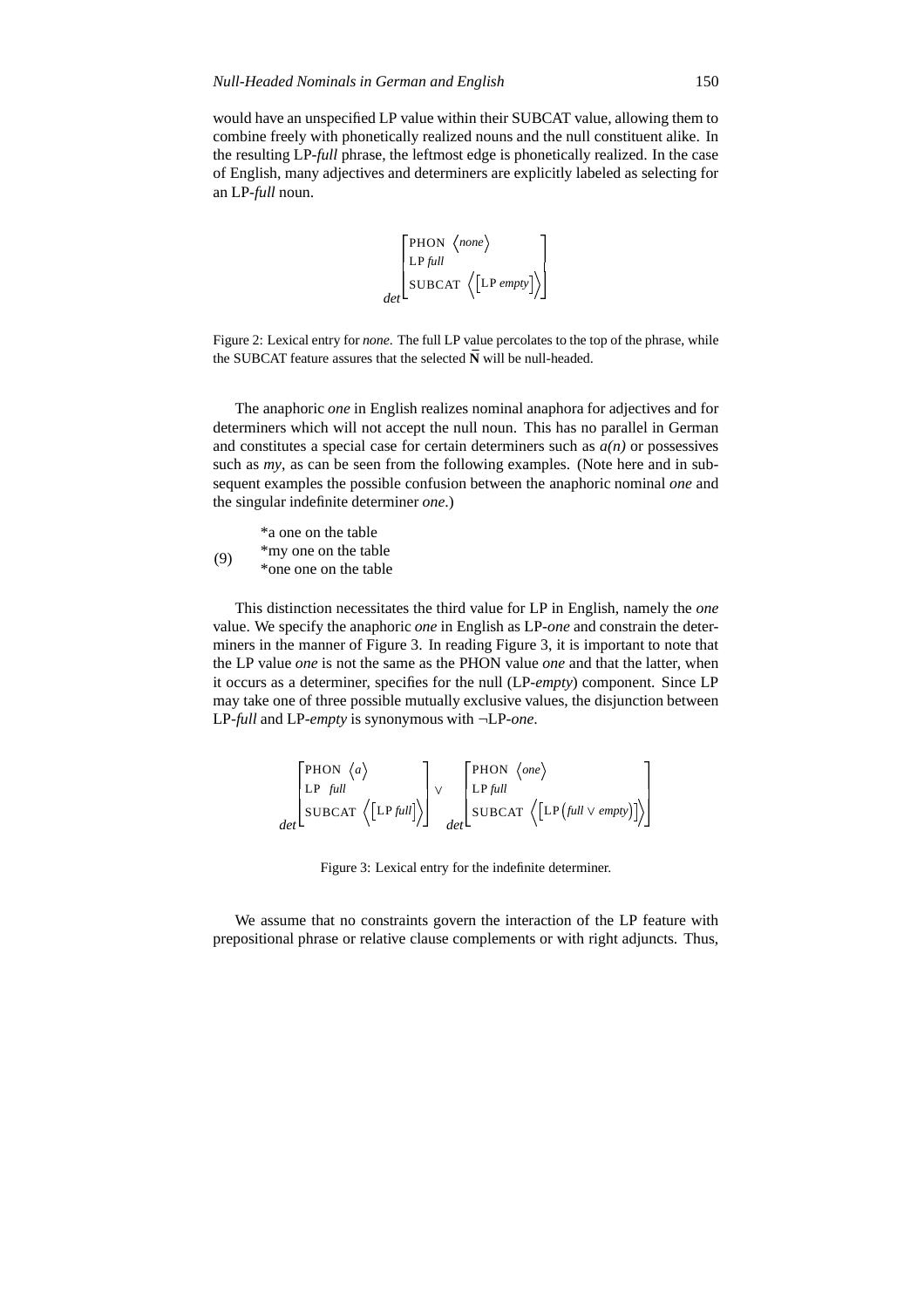a LP-*empty* constituent may combine freely with complements to its right. It must combine to the left with a LP-*full* constituent somewhere below the level of maximal projection in order to be a well-formed DP. Thus, regardless of right complementation, the LP feature of the head noun (possibly the null constituent) percolates up the left edge of the tree, but may only form a full DP if it is either LP-*full* or if it is eventually selected by the SUBCAT value of a constituent to its left. Figure 4 shows how the determiner *none* and the empty constituent combine to form a constituent that is LP-*full*, making it an acceptable full DP.



Figure 4: Construction of the full DP none in Groningen, with a null headed  $\bar{N}$  complement.

In general, adjectives in English select only for non-empty LP values, i.e. *full* or *one*. For adjectives which appear without nouns, e.g. *my favorite is peach*, it would be possible to leave the SUBCAT value unspecified for LP. A better analysis might postulate adjectival nominalization for *favorite* given the possibility of the pluralization *favorites*. It is our assessment that most English adjectives require phonologically realized nominal heads for anaphoric reference. The existence of the English *one* may make this plausible. It is the phonologically realized counterpart of the unrealizable LP-*empty*  $\bar{N}$ .

Likewise, many determiners also impose restrictions on the  $\bar{N}$ s they combine with. *The* and  $a(n)$  are both precluded from selecting an LP-*empty* nominal, whereas *mine* and *none* are bound to select LP-*empty* nominals only. Other determiners are constrained against selecting for LP-*one* constituents, such as *a(n), my, many* and *some*. A variety of English determiners are unspecified in what sort of N they govern. Determiners such as *either* and *those* we would leave unspecified, allowing them to select either phonologically realized (including *one*) or null nominals.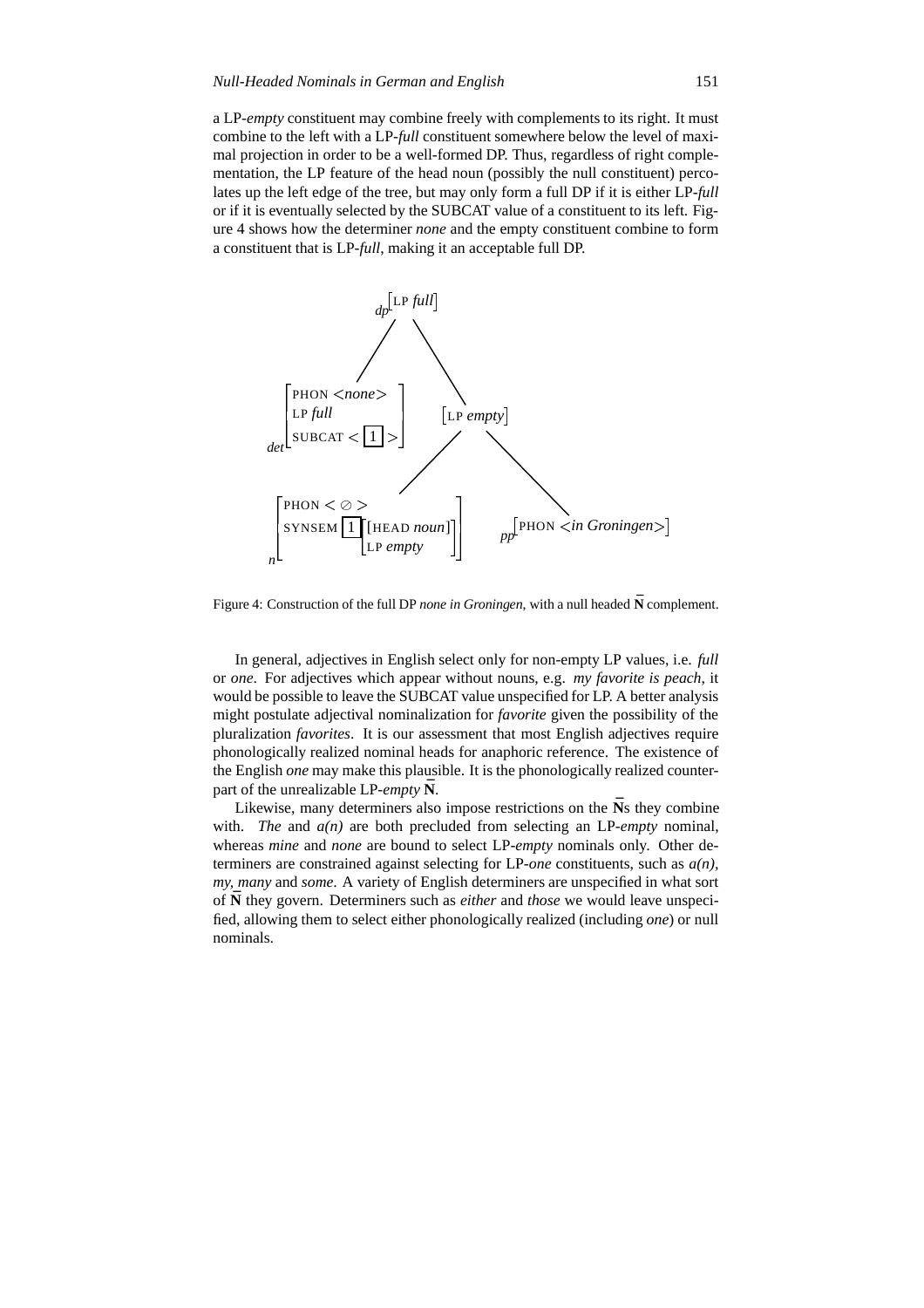The necessity for the *one* value is the main difference between the English grammar and the German, where a boolean feature is sufficient. Further differences with the German grammar, include the additional case, agreement and declension features needed, and more importantly the distribution of SUBCAT values. Almost all of the determiners are allowed to select either LP value (i.e. *empty* or *full*), with the exception of that class of determiners (e.g.. nom. masc. sing. *meiner*, etc.) which require a null nominal. In further contrast to English, adjectives combine freely with null heads in German (see Section 2 for examples).

#### **3.3 Possessives and postnominal modifiers**

Jackendoff (1971) notes that independent possessive determiners combine felicitously with postnominal modifiers only in so-called "N-gapping constructions":

(10) Al's relatives from Akron are here. \*Bo's from Biloxi arrive tonight. Al's relatives from Akron and Bo's from Biloxi arrive tonight.

Nerbonne, Iida & Ladusaw (1989) postulate a distinct N which is not subject to modification to account for this. In the present DP analysis, we have the option of having independent possessive determiners subcategorize for [LEX+,LP-*empty*]. What these examples show, if the judgements are correct, is that there is a difference between gapping constructions and non-gapping constructions. Our null head describes the non-gapping constructions, where postnominal complements do not occur.

The inability of determiners which take null heads to combine felicitously with the possessive *'s* in English is further support for the present analysis. Pullum (1991) noted data like the following.

Many women attended. \*None's hats were left behind.

(11) No one's hat was left behind. The nun's hat was left behind.

The other sentences in this example suggest that this is neither a semantic nor a phonological constraint. Restricting the null element generally from taking *'s* provides a general explanation for the behavior of such determiners.

The behavior of possessive genitives in German also suggests the presence of the null element; only one-word long prenominal genitives are allowed, while genitives dependent on other elements are less sensitive *des Broadways liebstes Kind* (Olsen 1991):

 $(12)$  Schmidts  $\{$  Antwort, Mutter, Finger, ...  $\}$ Des Mannes {Antwort, Mutter, Finger, ...}

Where a null-headed nominal phrase is used, it behaves similarly to constituents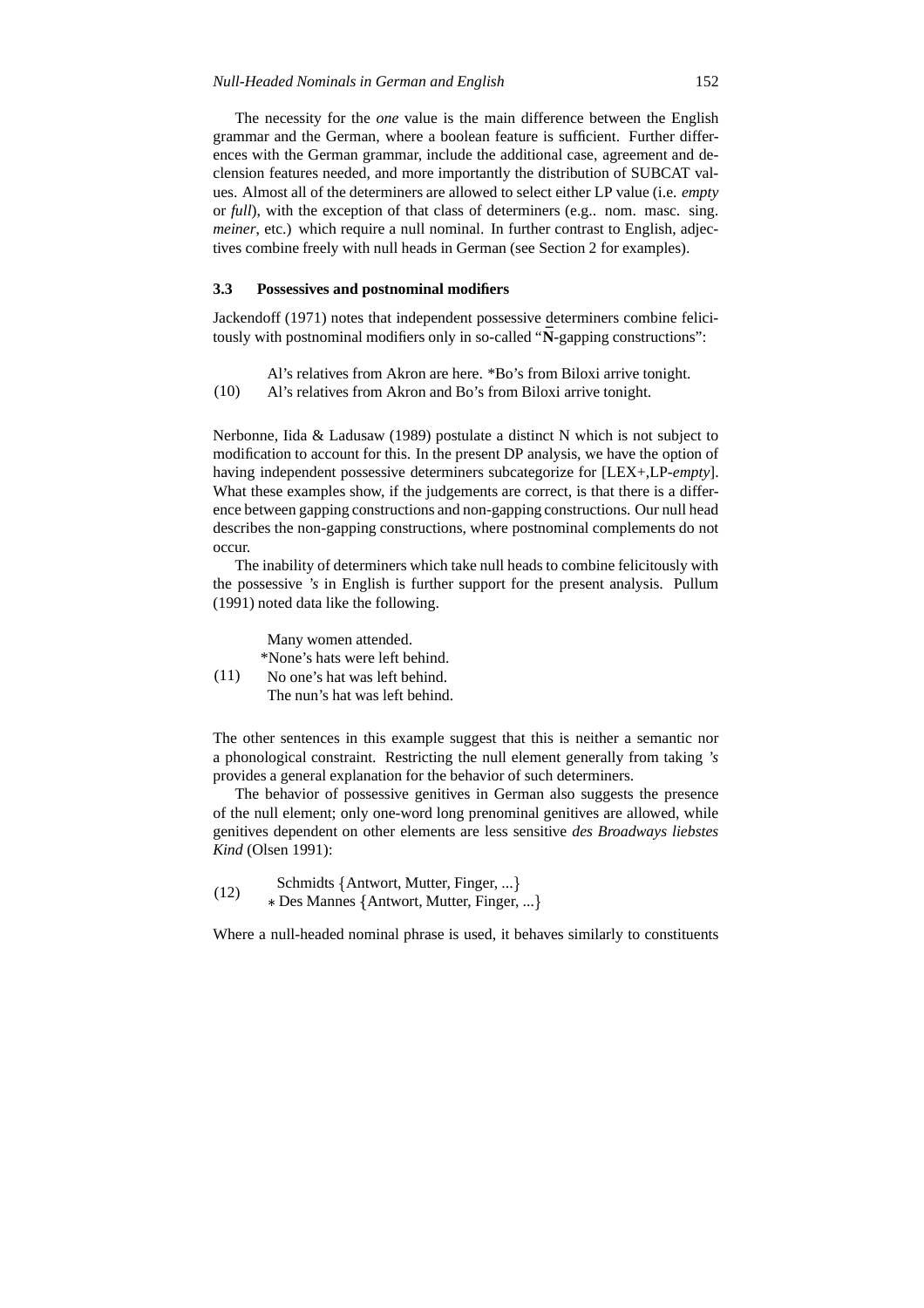with more than one word and is required to take a postnominal position. This follows from the present analysis, which considers such a constituent as phrasal.

 $(13)$ Vieler  $\emptyset$  {Antwort, Mutter, Finger, ...} Die {Antwort, Mutter, Finger, ...} vieler  $\emptyset$ 

### **3.4 DP vs NP analysis**

For this account, we have assumed a DP analysis. In the DP framework, the percolation of features we discuss is straightforward. This is not the case if we consider the same account from the standpoint of an analysis which has the NP selecting for its determiner. In such a situation, it would appear to be necessary to introduce another feature, which we might refer to as LPSPEC, as a feature of the determiner. This feature would share a value with the determiner's SUBCAT feature and allow the NP to select a determiner with the appropriate SUBCAT feature. This approach already gives some impression of being a rather ad hoc reworking of the DP version, but the issue is furthermore complicated by the possibility of optional modifiers interposed between the determiner and its putatively selecting noun. This can be seen in Figure 5, where the problem is reflected in the mismatched feature-sharing of the  $\vert 1 \vert$  tags. The problem arises in the apparent conflict between the syntactic principle that (optional) modification never changes selectional restrictions (we note an exception below) and the fact that the adjectivally modified anaphoric *one*, as in *blue one*, would differ in selection from the unmodified *one* in the analysis under consideration. In HPSG terms, the difficulty is to reconcile, on the one hand, the HPSG Subcategorization Principle, which requires that the SUBCAT list of a mother be the SUBCAT list of the head daughter, minus the "expended" values of the complement daughters, with the left-periphery percolation of the LP feature on the other. As can be seen in Figure 5, information is introduced in the leftmost node of the  $\overline{N}$ , in the form of the adjective, which affects the choice of the determiner. This information appears to have no way of getting into the place where it is needed, namely the subcat list of the N. Thus the features marked with  $\begin{pmatrix} 1 \\ 1 \end{pmatrix}$ , which clearly should be identical, are unable to unify. It is clear that for our purposes a DP analysis is most suitable. It remains to be seen whether a way around this difficulty might be found which would allow some version of the present account to pertain to an NP analysis.

Of course, there are cases in which optional modifiers *add* complement selections, viz., degree modifierssuch as *too*, *enough*, *more* and *most*, but these only add to existing selections and form a natural class in which *blue* would be anomalous.

There are further complications which arise in all analyses of nominals in dealing with such phenomena as bare plurals, in particular in trying to remove the disjunction in the nominal category between specified and unspecified nominal phrases. We do not deal with these problems here, but look to an account of functional categories along the lines of Netter (1994) and Netter (1996) for progress in this issue.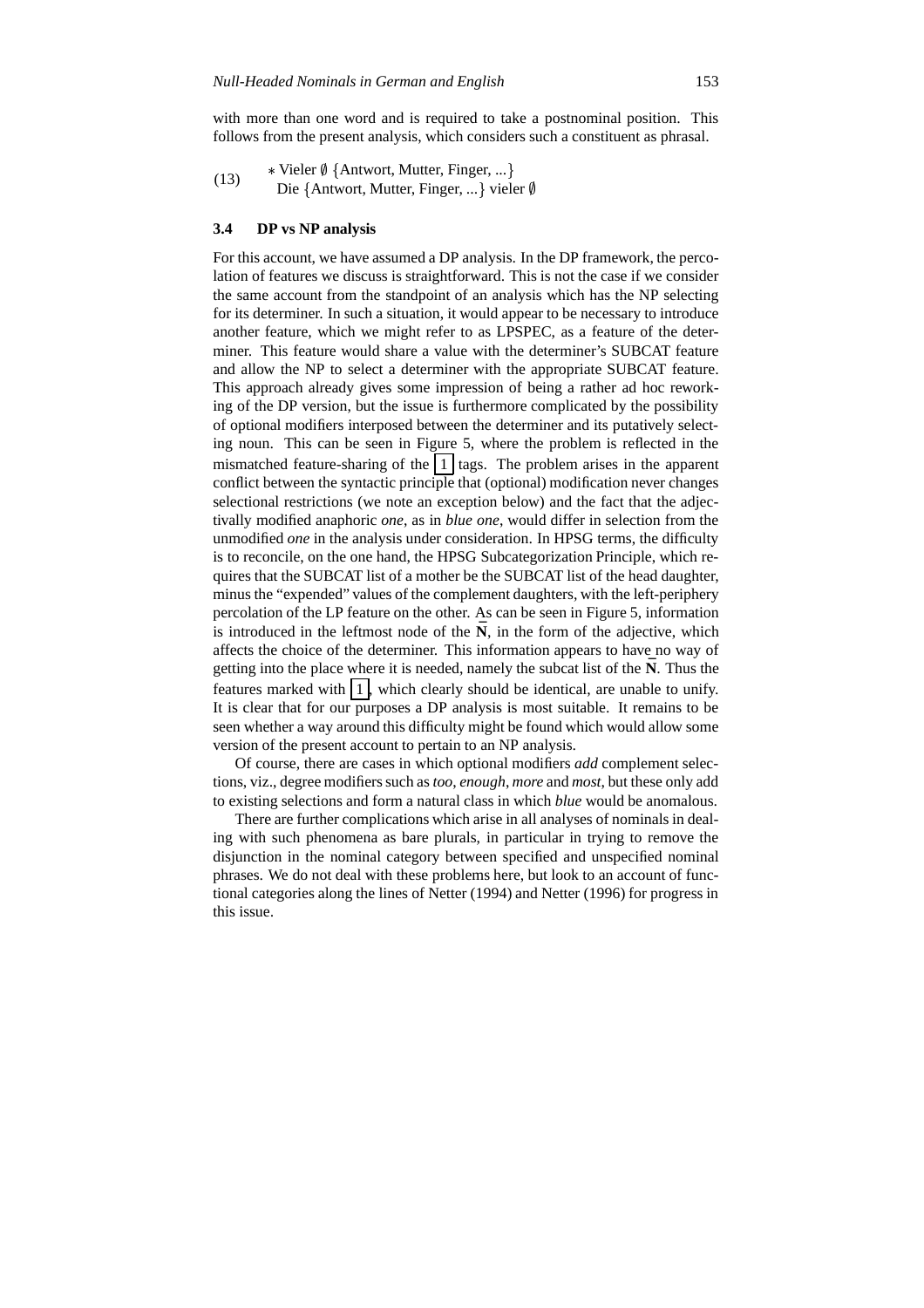

Figure 5: Difficulties in handling left-periphery percolation in the NP within the framework of an NP analysis.

# **3.5 Superlatives**

Superlatives form a particularly interesting subclass of empty-N licensers.

(14) Paul read 20 abstracts.  $\left\{ \begin{array}{c} \text{The (best/most interesting) } \emptyset \\ \text{*The (�ost/mostino) } \emptyset \end{array} \right\}$  were \*The (good/interesting)  $\oint$  were on creoles.

At least in English and German, these seem to have the same properties as the other empty-N licensers. In particular, they combine freely with postnominal modifiers of several sorts.

 $(15)$  The I The best  $\emptyset$  in the room The best  $\emptyset$  Paul read le best  $\emptyset$  Paul read <br>The best  $\emptyset$  here

Marandin (1997) rejects the empty-N analysis in French for—among other reasons—the failure of parallel cases in French (*les plus chers de Marie*). This undercuts the motivation for the empty N, which is postulated to behave as an N. As we see, the Germanic case is different.<sup>5</sup>

<sup>5</sup>But note that we might conclude here, as in the case of possessives, that the French superlative adjectives add the restriction [LEX+]. This allows the construction to be treated neatly even if it can no longer be said to constitute the same degree of evidence for the analysis.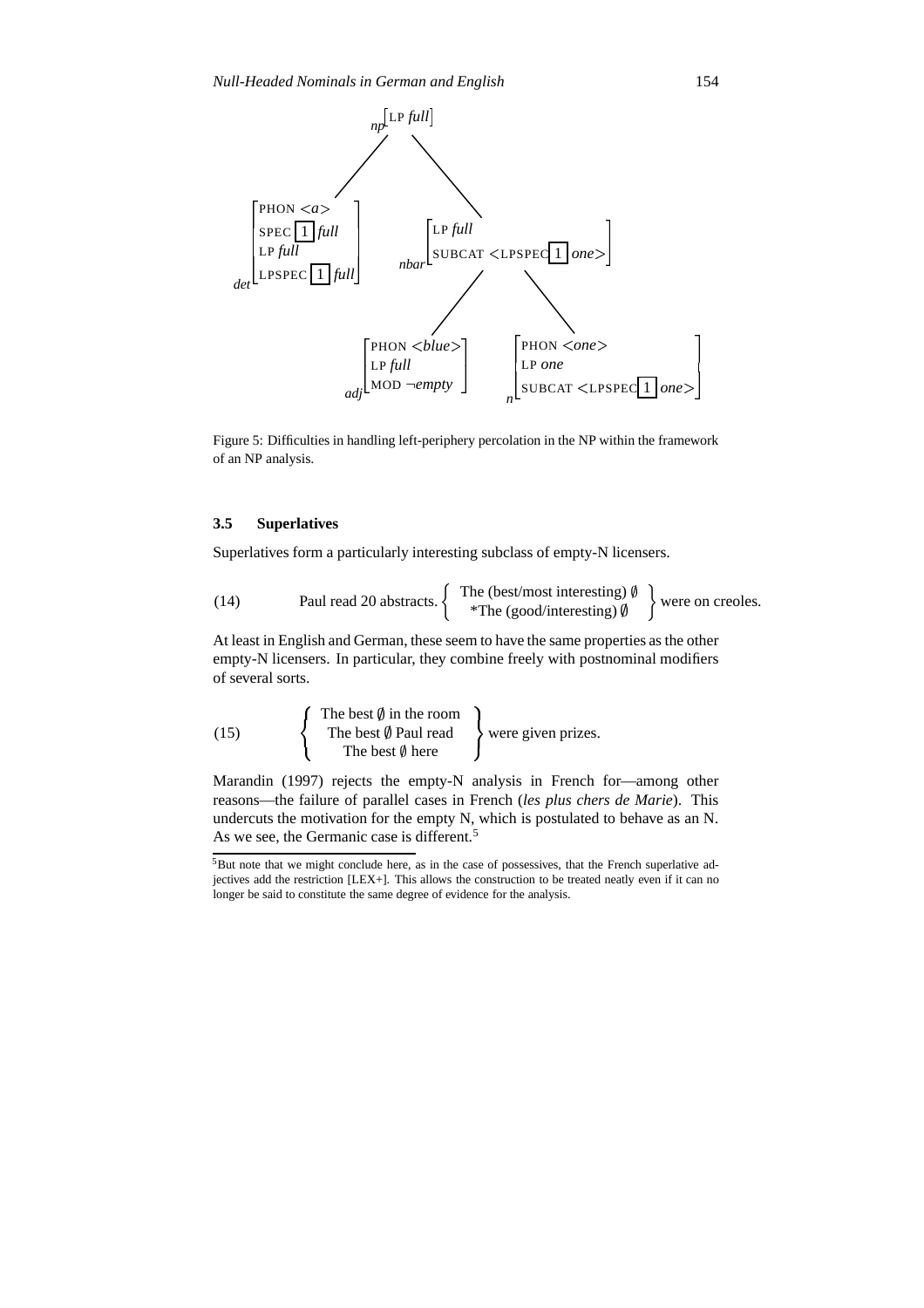# **4 Related phenomena**

# **4.1 Ellipsis**

A variety of different phenomena can produce similar effects, and it is perhaps worthwhile to mention an instance where a null head might *appear* to be in use, when in fact it is not, under the present analysis. In particular, there is the ellipsis process we illustrate in 16.

(16) I prefer the red.

instead of

(17) I prefer the red one.

in a situation, for example, where someone is selecting one of several dresses. We suspect that this is an independent construction, and that it is not a general property of *red* that it can modify the null noun. In support of the constructional view, note that *the* is obligatory; even in situations where plural objects would be salient candidates as referents, we do not find *I like red*, as in the following example (Chierchia (1998) discusses this further).

Do you like the red ones? Red ones are fine

(18) \*Red are fine

There are a number of ways for this to be analyzed, but it is our opinion that such constructions in English do not make use of the LP-*empty* null head which we have described, but rather that there is a separate construction in which the *one* is elided. This view suggests one general process and a second, more limited one, illustrated by 16, which is limited to only certain adjectives. The possibility in some cases of adverbial modification establishes the adjective in question has not undergone nominalization, as in *I prefer the very red*.

### **4.2 Partitives**

Partitive constructions such as *none of the bananas* bear close resemblance to the phenomena discussed in this paper, although they are notably different due to their being non-anaphoric. The determiners associated with partitive phrases are conspicuously the same as those that select null-headed nominals most felicitously; even in cases where adjectives are used, it is the same class of adjectives, such as those in phrases with superlatives or superlative-like adjectives, as in *my favorite of the girls*. Not all determiners which select null-headed nominals may be used in partitive constructions, however. Possessives such as *mine* for example, which we have analyzed as selecting exclusively for null nominals, do not work well as partitives, which are restricted to nonspecific determiners.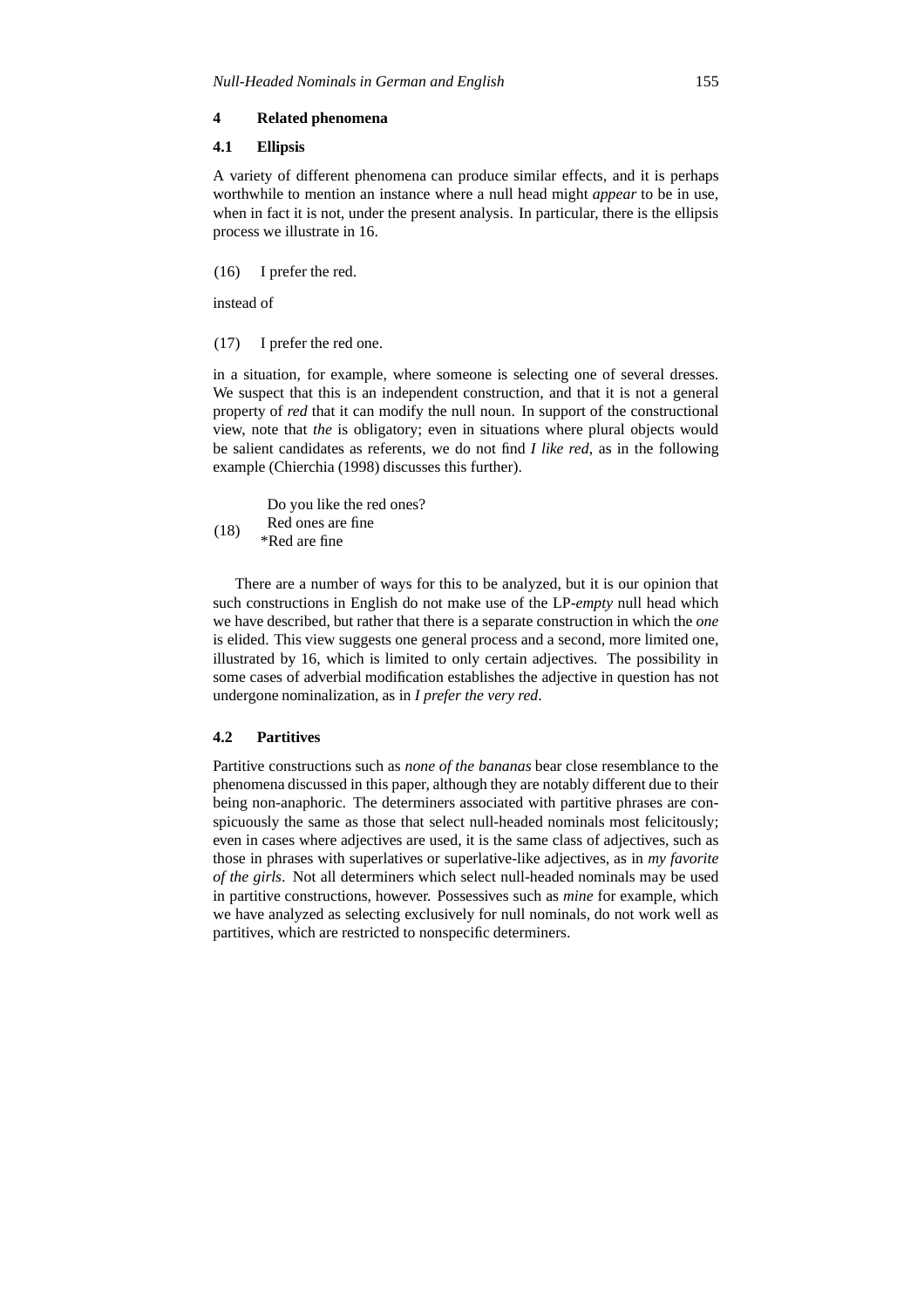### **4.3 Null-N generics**

Constructions such as *the meek shall inherit the earth* illustrate another circumstance in which DP's may be composed without overtly headed **N** complements. These constructions differ from those dealt with in this account in that their reference is generic, rather than anaphoric. Adverbial modification, as in *the desperately poor*, would appear to argue against a simple adjectival nominalization explanation, although, again, this is not to say that some similar looking cases should not be explained as such, e.g. *the good of mankind*, in which *good* seems quite clearly to be the nominal head of the phrase. Kester (1995) provides further discussion on such instances of ellipsis and notes that there are other constraints on their use, such as their being limited to descriptions of people.

In generic constructions such as these, English adjectives are much more free in their ability to modify null  $\bar{N}$  heads than they are in anaphoric constructions. It is our opinion that the present analysis involving the LP feature and the null nominal head may be applicable to these cases as well, although they are not its primary motivation. Additional work would certainly be required, however, as there would appear to be specific semantic triggers which allow English adjectives to select the LP-*empty* feature in cases where they would normally be precluded from such specification. We have not investigated the ramifications of applying the present analysis to such phenomena, and we wish to remain studiedly vague about them.

# **5 Competing analyses**

We have presented our account of how the LP feature works in accordance with the Edge Feature Principle to govern the behavior of null elements in DP's. We believe that it provides a tidy account of a wide variety of cross-linguistic phenomena, but it is not the only imaginable explanation. Indeed, some of our linguistic assumptions, specifically our analysis of determiners which select exclusively LP*empty* nominals, invite contention. In this section, we will address some of these views and attempt to defend the account put forth in this paper.

# **5.1 Determiners vs pronouns**

In this paper we consider such words as *mine*, *yours*,and *none* in English and *einer* and *meiner* in German to be a class of determiners which select the LP-*empty* nominal head. That is to say, they require a null nominal head. Although it is not unprecedented to consider such words to be determiners (e.g., Jackendoff (1977)) it is also not entirely uncontroversial. In some analyses, these words are treated as a certain subclass of pronominals. Stockwell, Schachter & Partee (1973) refer to them as "substantive genitives", while Quirk, Greenbaum, Leech & Svartvik (1972) classifies such words as "mine" and "yours" as "possessive pronouns".

The main empirical argument supporting our view of these words as determiners stems from their behavior with regard to restrictive relative clauses, and other postnominal modifiers, which differs from that of pronominals, as the following examples indicate. The following constructions are grammatical.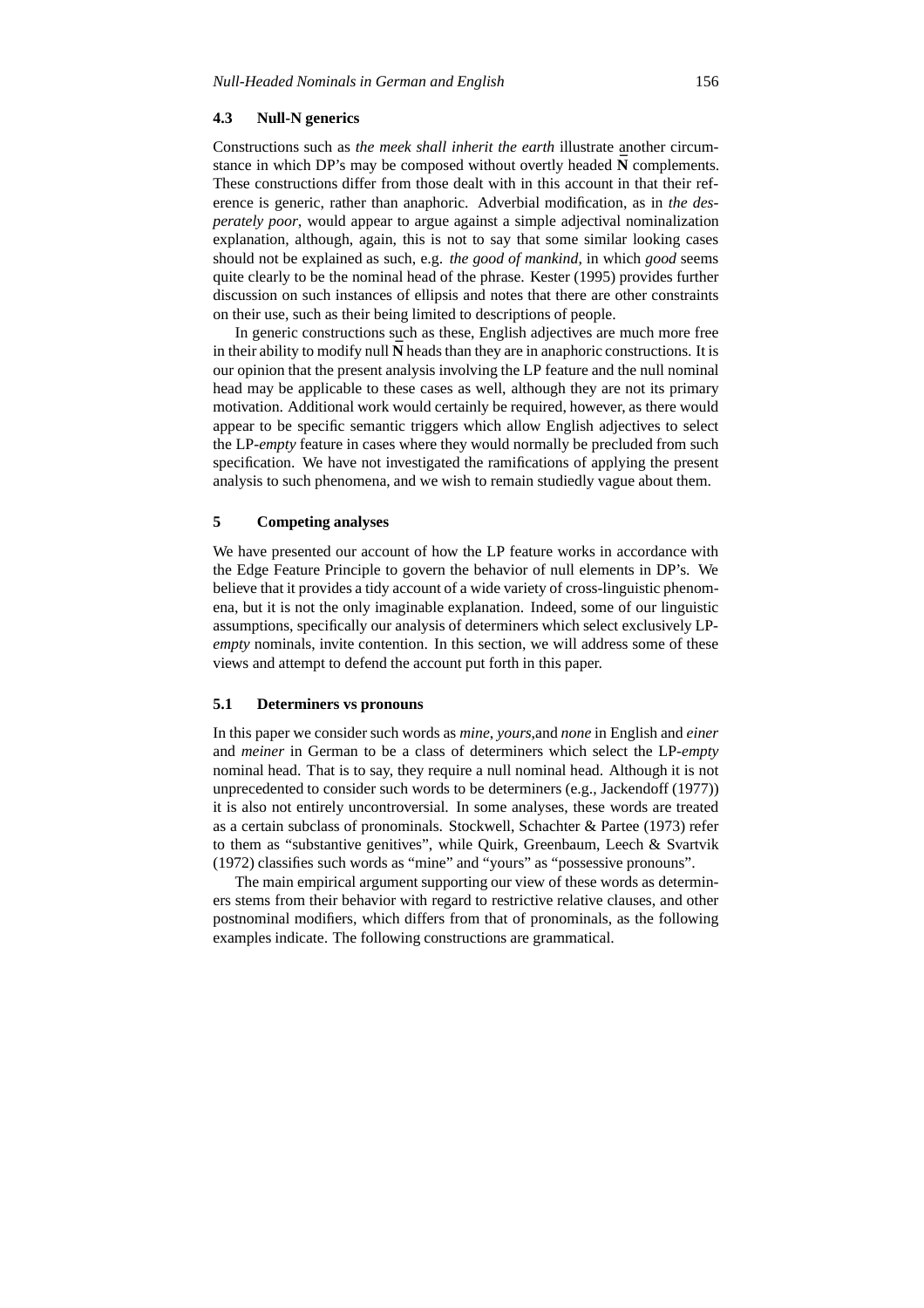None that I know of are in the window.

My colleagues are sceptical; several in Groningen are incredulous.

(19) Take any you like.

Every man kills that which he loves.

whereas pronouns in corresponding constructions are not grammatical, as in the following sentences.

(20) \*He that I know is working this afternoon. \*My colleagues are sceptical, they in Groningen are incredulous. \*Take it you like.

\*Every man kills it which he loves.

There are a few exceptions, but in general they are archaic or stylistically marked, as in the following examples.

- (21) Let he who is without sin cast the first stone.
	- Abandon hope, all ye who enter here.

From the evidence of these constructions, it is preferable to consider such words as *mine* and *none* as determiners. It is worth emphasizing that the distinctions above follow naturally in an account which postulates a noun subject to postnominal modification.<sup>6</sup> This analysis is then made more tidy and coherent by the use of the LP feature.

# **5.2 A "nominalization" account**

If one is suspicious of empty categories in general, then this suspicion is likely to infect the view of the present analysis. An alternative is to view the  $\bar{N}$  lacking the canonical noun as containing a *derived* noun, one that has arisen through a wordformation rule applied to adjectives and/or determiners. In order to investigate firsthand what, if any, difficulties would arise by accounting for the constructions at hand without the use of a null element we constructed alternate grammars to generate the same constructions without the null head and LP feature. We continued to assume that all phrases are headed phrases, in particular that the Head Feature Principle of (Pollard & Sag 1994) was respected. The question of where the nominal head should be located seemed only answerable if we assumed that the adjective or determiner itself was acting as nominal head. (The only other alternative being that a complement or postnominal adjunct was, which was out of the question). In German, where the determiner or adjective occurs regularly without a noun in anaphoric reference, this required that every adjective also be a noun and that every determiner also be a pronoun. In English, to a lesser extent, the same thing occurred, where all determiners which we consider to have unspecified SUBCAT values were also required to be entered into the lexicon again as

 $\overline{6}$ Even though the independent possessive forms allow postnominal modification, they are normally infelicitous with relative clauses '\* Mine that I know of are in the window.'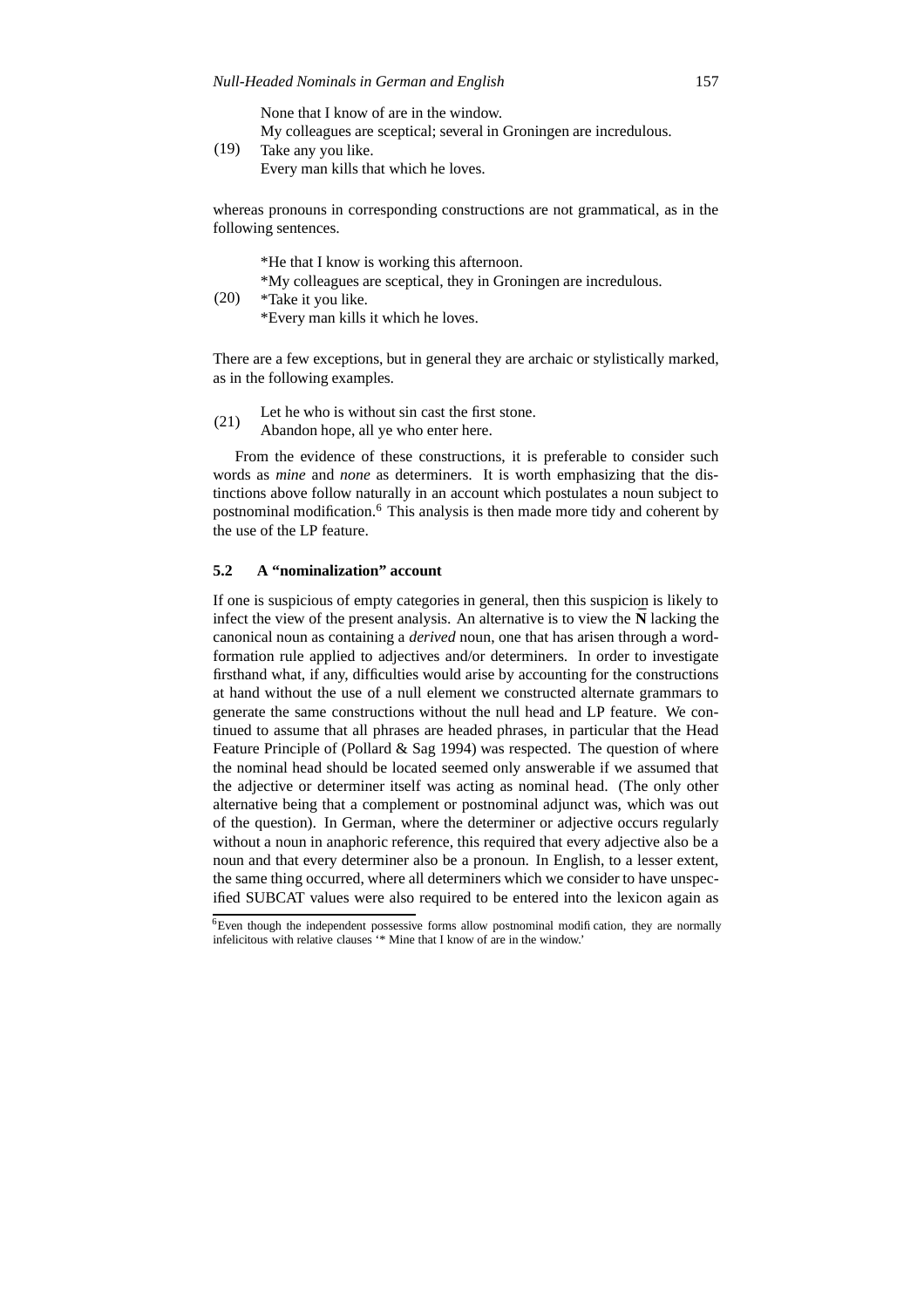pronouns. The cases of adjectival ambiguity are further complicated by the presence of adverbial modification, which can occur productively. It was beyond our resources to construct a grammar which would effectively handle nominalization of adverbially modified adjectives. We suppose that some syntactic nominalization principle would be required for this. Further complications would arise with the interaction of such a principle with a mechanism of formulating noun-noun compounds.

The additional ambiguity of the nominalization approach makes our account more attractive, and there are further difficulties which arise in this approach. To allow the determiners which select null-headed  $\bar{N}$ 's simultaneously to be pronouns also invites the difficulties noted (in section 5.2) caused by considering determiners as pronouns, namely that these determiners simply do not behave as other pronouns do in combination with postnominal modification such as relative clauses. To consider these words to be pronouns, then, it would appear to be necessary to establish essentially a new class of pronouns to accommodate them. There is insufficient motivation to do this, notwithstanding traditional perceptions of these words as variants of pronouns. As we believe we have demonstrated in this paper, these words can be analyzed as determiners.

Winhart (1997) has developed an analysis for German in which determiners may ambiguously be nominal (p. 335ff) and in which nominalizations (p. 338ff) are invoked to explain the category of the noun phrase, but we find it inferior to the present account. The analysis of determiners as ambiguously nominal was criticized in  $\S$  5.2. We concentrate on the nominalization of adjectives here. It is useful to remind ourselves that noun phrases without nominal heads used anaphorically may be distinct from those not used anaphorically (see  $\S\S 4.1$  and 4.3). In particular we are not inclined to insist on the need for an empty noun in the case of human generics  $(\S$  4.3). Winhart does not make this distinction, aiming to criticize Olsen (1987), who indeed foresees an empty noun in the nonanaphoric examples.

Winhart suggests that adjectival complements in the dative case and adjectival modifiers might present problems for our sort of analysis (p.340), but in this sort of analysis the adjectives have the same status with or without head nouns, which the syntactic facts seem to justify: *die ihm treu ergebenen (Samurais)*(the to-him faithfully dedicated (samurais)), *der vermutlich ermordete (Mann)*(the presumably murdered (man)). Winhart further notes that the empty-noun analysis predicts that some adjectives will seem to license *both* adjectival and nominal dependents. This will happen when one combines the adjectival dependents of the sort noted above with, e.g., postnominal adjuncts. This is indeed possible, which is compatible with empty-noun but also with nominalization accounts.

die ihm treu ergebenen (Samurais) aus Osaka

(22) the to-him faithfully dedicated (samurais) from Osaka

But Winhart also notes examples that seem less felicitous \*alle für diesen Parteitag *Delegierten aus Bonn*(all for this convention delegated from Bonn) (from Siebert-Ott (1992)). She notes that many native speakers accept this, but seeks an explana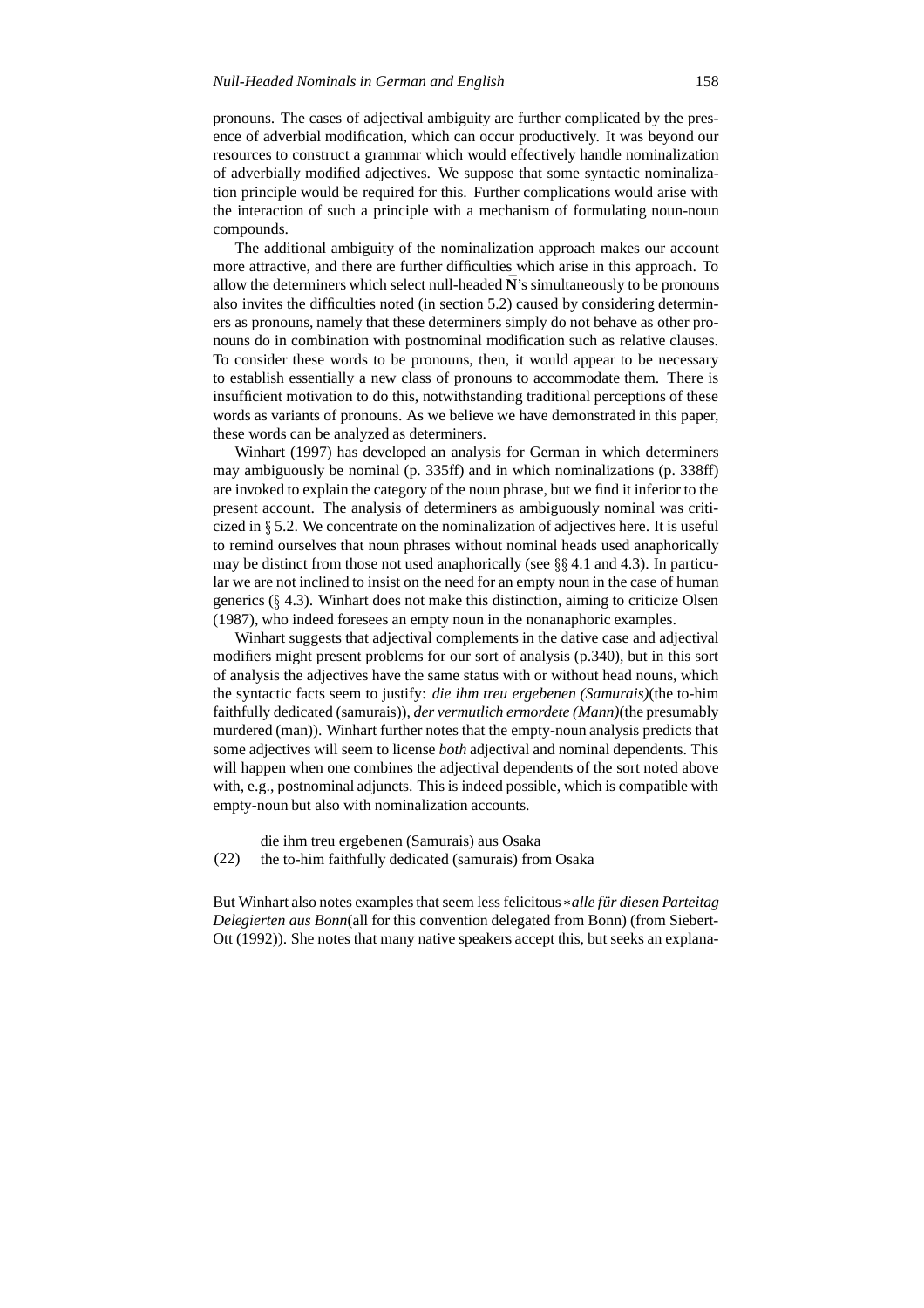tion for the judgements of those who do not. We agree that this is indeed a nominalization. As evidence, note how difficult it is to find a candidate noun that could be felicitously inserted after *Delegierten*: \* alle für diesen Parteitag delegierten *Menschen aus Bonn*. In general, we prefer to concentrate on cases in which the apparently empty-headed noun phrase is used anaphorically. These cases require the postulation of the empty noun. We have no inclination to deny the existence of deadjectival nouns such as *Delegierte(r)* 'delegate'. Finally Winhart appeals to an extra-theoretical generalization to support the nominalization argument, viz., only inflected words are subject to nominalization. She notes that uninflected adjectives are not found in  $\bar{N}$ 's without N heads, an intriguing generalization. But, as she notes, uninflected numerals must also be nominalized in her analysis if no empty nouns are to be countenanced. The generalization is imperfect.

### **5.3 An earlier syntactic account**

The analysis of Nerbonne et al. (1989) also treats the distribution of null heads as a syntactic issue, although the treatment is less general and more complex than what's proposed here. Head  $\bar{N}$ 's are analyzed as selecting for the adjectives and determiners to their left according to constraints based on a combination of the features  $\pm$ dependent,  $\pm$ exceptional, and  $\pm$ obligatory. The head *one*, for example, requires a +obligatory adjective to precede it if specified by a +dependent determiner such as *my*, thus ensuring the appropriate assessments of such DP's as:

 $(23)$  \*my one

and

(24) my tall one

Although many of the intuitions of this analysis are in keeping with the present account, the larger number of necessary features does not seem as well motivated, and the heterodox treatment of adjectives as sometimes obligatorily selected by nouns is unnecessary. Gawron, Nerbonne & Peters (1991), Marandin (1997) and Hendriks & de Hoop (1998) have also been critical of Nerbonne, Iida & Ladusaw (1990)'s semantics for various reasons. See the publications for details.

### **5.4 Marandin's heterodox account**

Marandin (1997) puts forward the hypothesis (for French) that similar phrases without an overt N head might best be analyzed as NP's headed by A or Det. This proposal is empirically more promising than the nominalization account, since essential categories are respected. Postnominal modifiers are simply stipulated in the rule:

NP Det **A¯** PostNomMod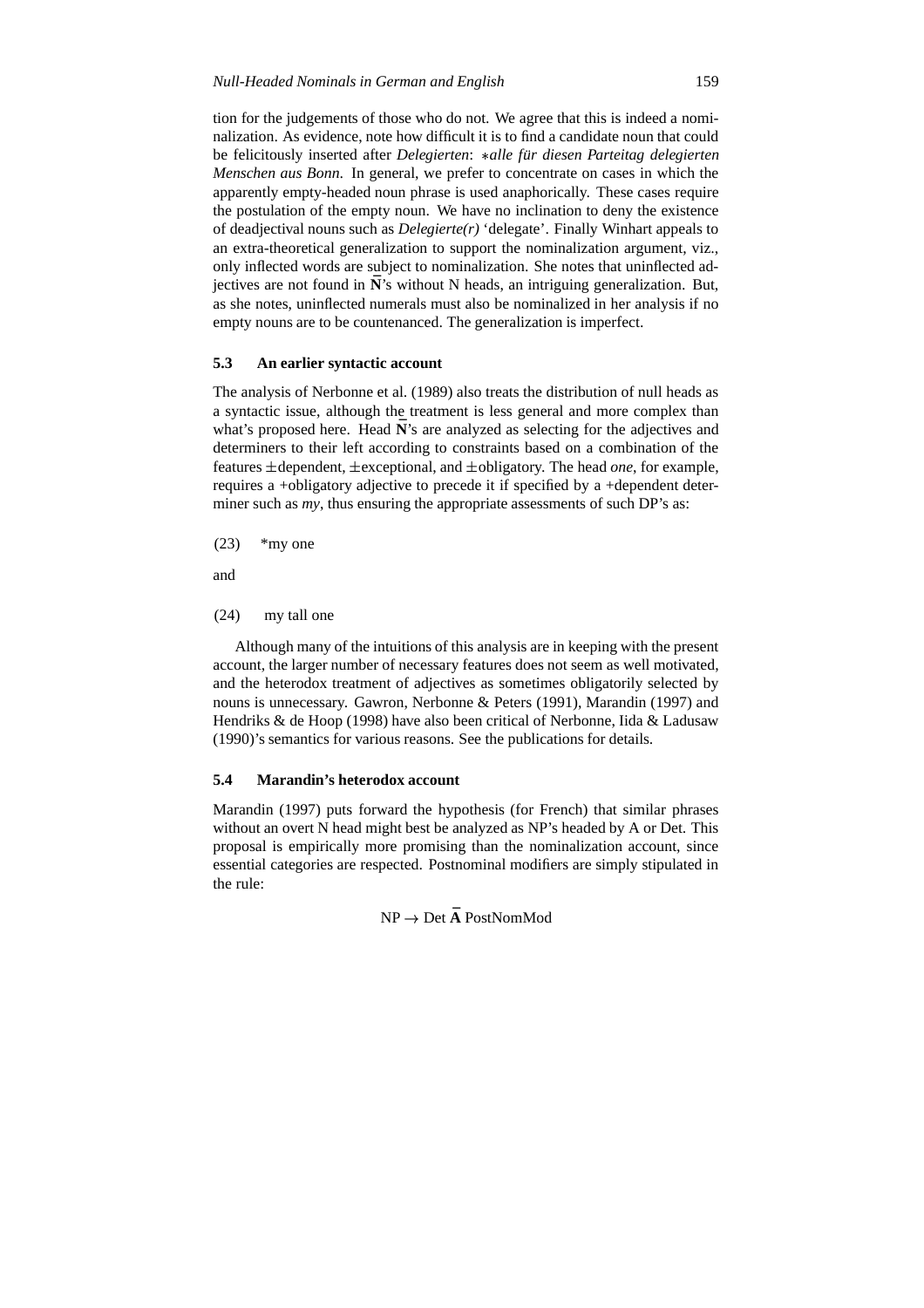This is clearly only a first approximation since recursion  $\bar{N} \to \bar{N}$  PostNomMod,  $\bar{N} \rightarrow \bar{A} \bar{N}$  needs to be accommodated. The required adjustments would resemble the treatment of NP's to a degree which the present account explains, rather than stipulates.

#### **5.5 Underspecification**

Another possible approach to the constructions we have looked at in this paper would be to do away with the null constituent in favor of a less specific definition of what sort of constituent may be subcategorized for by V's and VP's to fill the position of DP. We might imagine allowing saturated constituents of certain types other than nominal-selecting determiners to head a DP. It would be possible to create a new type, a subtype of HEAD, which we might call *arg-like* and define as a disjunction between types which can acceptably head a DP. In English, this would be a disjunction between types *det* and *noun* and in German it would be a disjunction between *det*, *noun* and *adj*. Then any saturated constituent of type *arg-like* would be allowed to function as a head of an DP. This would license such sentences as *none left* by considering *none* to be a determiner with an empty subcat list, and hence in itself a saturated constituent of type *det*. This would obviate our proposed Nonempty Left Periphery Constraint. Note that we have traded the categorial ambiguity of determiners examined in section 5.3 for ambiguoussubcategorization: *none*, and *mine* would be analyzed as ambiguously (optionally) selecting an **N**. This ambiguity is standardly accepted in DP analyses, but it doesn't offer a solution here.

The approach would appear at first to succeed in eliminating the need for the null element, although it clearly does not eliminate the need for left-periphery sensitivity. Underspecification of this nature does not seem to be able to account for the behavior of the English anaphoric *one* in constructions such as *a blue one* and *\*a one*. Such instances still seem to require some notion of left-periphery sensitivity such as that outlined in this paper.

A crippling difficulty with the underspecification account concerns postnominal modification. Above, we noted the difference between pronominals such as *he* and determiners such as *none* in combining with postnominal modifiers. In a DP analysis with underspecification, both constructions would be classified identically as saturated determiners capable of heading a DP. Their different behavior with respect to relative clauses would require further explanation, presumably by addition of distinguishing features. The present account eliminates the need for such *ad hoc* features while maintaining the intuitive distinction between headless determiners and pronouns.

#### **6 Grammar implemenatation**

To test the analysis in more detail, we used the graphical prolog environment of van Noord's Hdrug (van Noord & Bouma 1997). We constructed a typed definite clause grammar designed to mimic the behavior of our approach to HPSG. The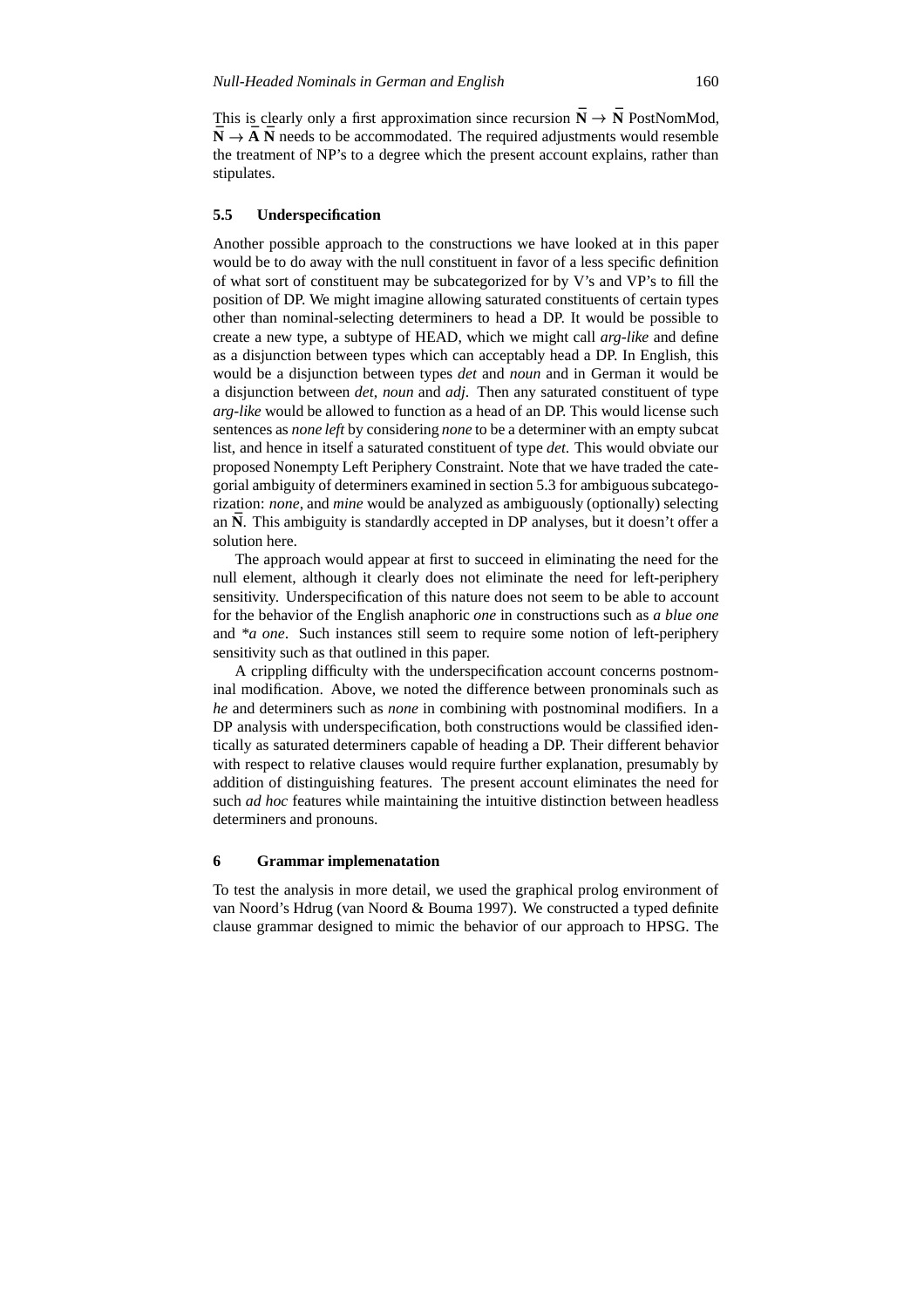feature LP was assigned one of three values, *full*, *empty*, or *one*. General rules and principles such as the Edge Feature Principle and the rule requiring LP-*full* DP's were implemented by including appropriate features on DP rules. This led to unavoidable redundancy but was effective on a small scale at obtaining the desired results.

The grammar for English, as would be expected, was simpler than that of German, as fewer other DP features were required to interact with the one we were studying. The absence of such factors as gender, case and declension in standard DP's made the English grammar fairly straightforward. One PS rule allowed N to rewrite as empty on the condition that its LP value be instantiated as *empty*. All nouns were lexically specified as *full* for the LP value, except for the English anaphoric *one* which was specified as LP-*one*. Thus the head noun constituent (aside from *one*) is either phonologically realized and LP-*full*, or it is null and LP*empty*. No restrictions were made on this feature's interaction with prepositional phrase complements (which were the only complements dealt with explicitly in our grammar) and it is assumed likewise that no constraints would be put on the LP feature with regard to other complements, such as relative clauses. Thus, regardless of right complemenation, the head N (and more specifically, its LP value) percolates up the left periphery until it is selected by the SUBCAT value of a determiner or the MOD value of an adjective. In our implementation of the English grammar, we used a simplified version of the SUBCAT feature which we required to have an identical value to the LP feature of the noun it selected.

Our implementation did not include any semantic modeling, and so we did not cover the generic null-N cases, wherein some semantic trigger would be necessary to allow adjectives to select LP-*empty* heads. In anaphoric reference, we opted to disallow such constructions.

Case and agreement are important in the composition of a DP in German, but of only tangential importance to our project, so, to the extent we could, we ignored case and agr, presuming all DP's to be in the masculine nominal form. Number agreement in both German and English added some complications worth mentioning: namely, the problem of accounting for bare plurals. Among the ways to deal with these are the use of a null determiner, the postulation of a unary branching rule, or verbal subcategorization rules which accept two different types of constituent, namely a determiner phrase *or* an  $\bf{N}$ , providing the  $\bf{N}$  is plural or noncount. In our simple grammar, we opted for a unary branching rule, but concede that this would not be optimal in a more extensive implementation. For a full HPSG grammar, we would prefer something along the lines of (Netter 1994)'s functional completeness account. In any case, this does not impinge upon the present account of null-headedness, provided we avoid the ill-motivated null determiner option. The rule requiring full DP's to be LP-*full* applies equally to bare plurals, in both English and German.

The last difference between German and English grammars was the additional constraint of declension (strong/weak). This merely restricts the allowable DP constructions further. The rules governing the LP feature maintain their influence.

An example of a rule in our German grammar is as follows: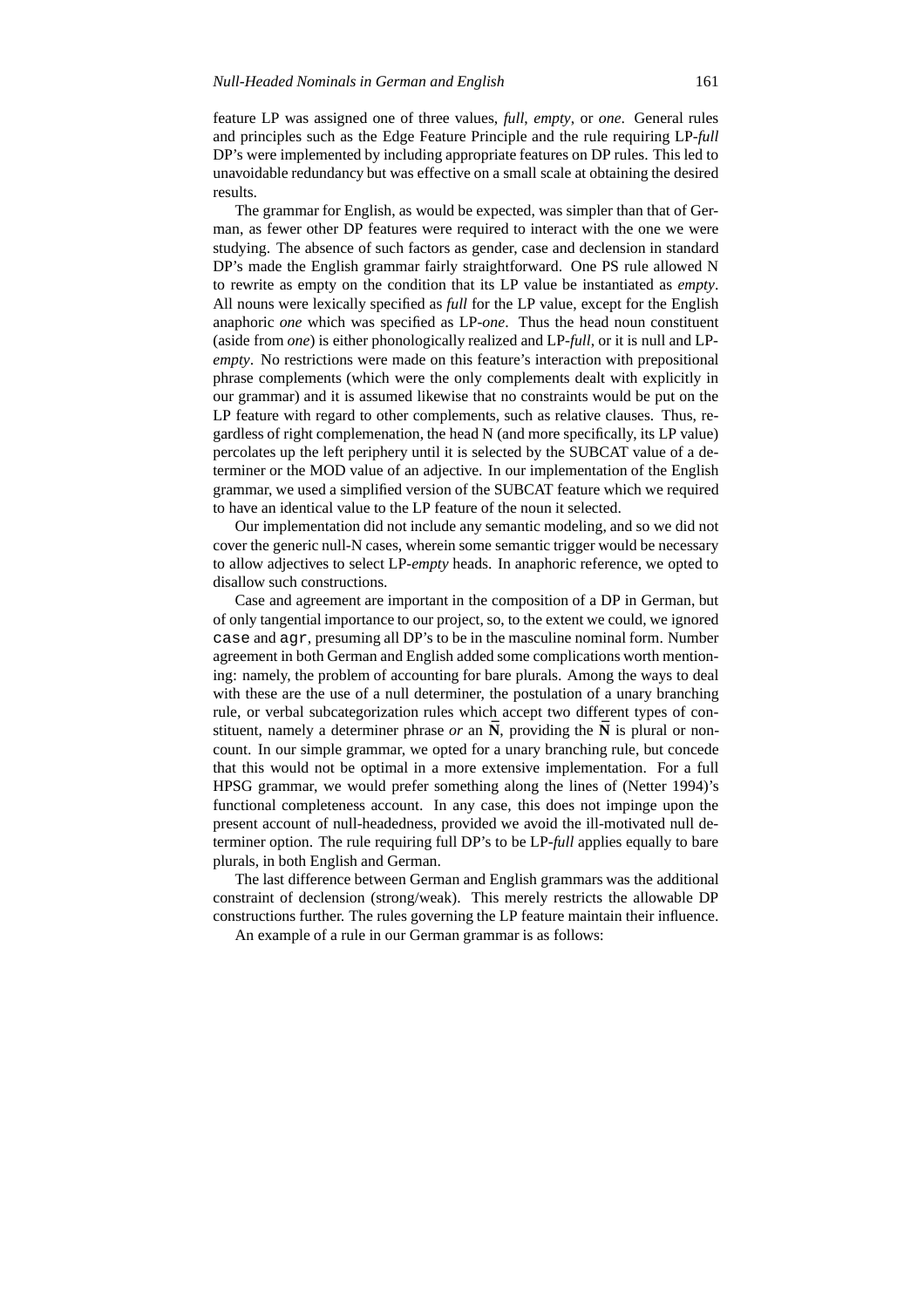```
rule(DP,[Det,Nbar]) :-
DP \Rightarrow dp,
Det => det,
Nbar => nbar,
Det:agr <=> Nbar:agr,
DP:agr <=> Det:agr,
Det:case <=> Nbar:case,
DP:case <=> Det:case,
Det:dec <=> Val1,
Nbar:dec <=> Val2,
dif(Val1,Val2),
Det:subcat <=> Nbar:lp,
Det:lp \iff DP:lp \implies full.
```
This rule describes the composition of the DP from the determiner and  $\bar{N}$ . The first three lines of the body of the rule assign the values DP, Det, and Nbar to the appropriate types. The next four lines assure that the agreement and case features of the determiner and the  $\bar{N}$  correspond and that these values furthermore percolate up to the DP level in a way analogous to that following the HPSG head feature principle. The 8th-10th lines of the body guarantee that the declension values of the  $\bar{N}$  and the determiner are compatible (i.e. not the same). The most pertinent lines are the final two lines of the rule, which describe the behavior of the LP feature. In the first of these two lines the determiner's SUBCAT value selects the **N**'s LP feature. Thus, determiners, such as those we claim are restricted to taking nominal heads with LP-*full* or restricted to taking nominal heads with LP*empty* features, are specified in this respect in their value to this feature, whereas other determiners are unspecified (the feature value LP-*one* as mentioned, does not occur in German). Being "unspecified" in the present dcg environment consists of simply leaving out the constraint clause in the lexical entry for the determiner. The final line of the above rule accomplishes two things: it requires that the correct left-peripheral percolation occurs by stating that the determiner's LP value is the same as that of the DP, thus mimicking the feature-sharing pattern of the Edge Feature Principle, and the line precludes a fully formed DP from being LP-*empty* by specifying that the LP value attached to Det and DP be *full*.

# **7 Conclusion**

In this paper we have made use of a null nominal head and a corresponding left periphery feature to provide a general account for several phenomena occurring in English and German DP's. In particular, we have discussed anaphoric constructions in German which appear to lack a clear nominal head, and a class of determiners in both German and English which occur without overt nominal heads. Our account gives a coherent explanation of these phenomena, as well as of the *one* anaphor in English and its corresponding constraints, and also points to possible explanations for further phenomena such as certain generic constructions which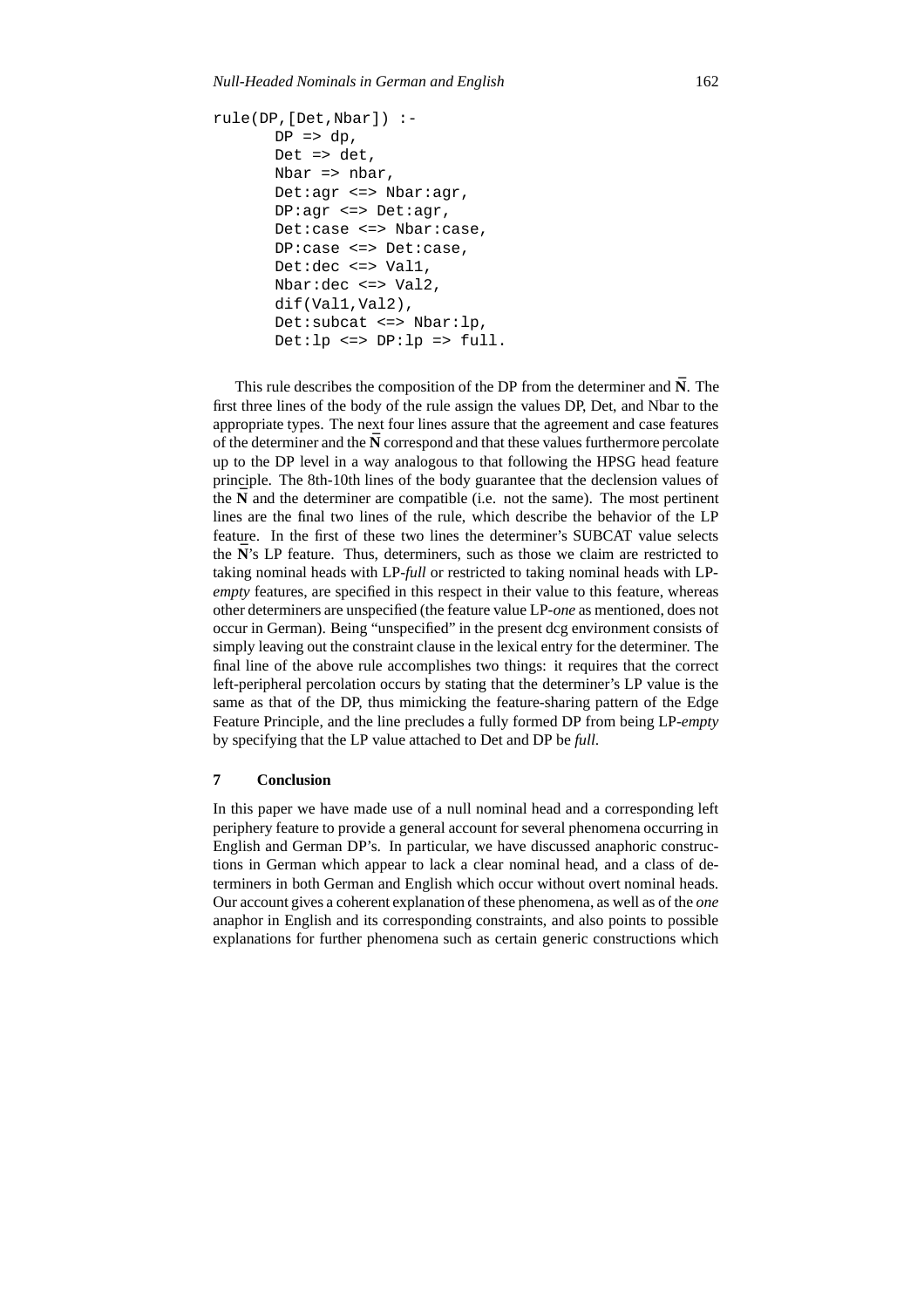also seem to lack overt nominal heads. The broad cross-linguistic descriptive power of this account justifies the use of the null constituent and shows that it is not an ad hoc solution to a specific problem. To strengthen our argument, we have implemented a small grammar handling the same constructions, but without the use of the null constituent or the feature LP and have concluded that although this is partially successful, it introduces ambiguity and requires unnecessary detail in the grammar.

### **References**

- Abney, Steve (1987), *The English Noun Phrase in its Sentential Aspect*, MIT: Cambridge, MA.
- Chierchia, Gennaro (1998), 'Reference to kinds across languages', *Natural Language Semantics* **6**(4), 339–405.
- Dymetman, Marc (1992), A generalized Greibach normal form for definite clause grammars, *in* 'Proc. of the 14th COLING', Nantes, France, pp. 366–372.
- Gawron, Jean Mark, John Nerbonne & Stanley Peters (1991), The absorption principle and e-type anaphora, *in* J. Barwise, J. M. Gawron & G. Plotkin, eds, 'Proc. of the Second Conference on Situation Theory and Its Applications', CSLI Lecture Notes, Stanford University.
- Hendriks, Petra & Helen de Hoop (1998), On the interpretation of semantic relations in the absence of syntactic structure, Cognitive Science and Engineering Prepublications 1998–3, Cognitive Science and Engineering, University of Groningen. avail. at tcw2.ppsw.rug.nl/prepublications.
- Jackendoff, Ray (1971), 'Gapping and related rules', *Linguistic Inquiry* **2**(1), 21– 36.
- Jackendoff, Ray (1977), *X-bar Syntax: A study of Phrase Structure*, MIT Press, Cambridge.
- Johnson, Mark & Martin Kay (1994), 'Parsing and empty nodes', *Computational Linguistics* **20**(2), 289–300.
- Kester, E.P. (1995), Adjectival inflection and the licensing of empty categories in dp, Working Papers of Theoretical Linguistics UiL OTS 95-004, Utrecht Institute of Linguistics, University of Utrecht.
- Marandin, Jean-Marie (1997), 'No entity without identity': L'Analyse des groupes nominaux 'det  $+ a^n$ ', *in* B. Fradin & J.-M. Marandin, eds, 'Mot et Grammaires', Didier Erudition, Paris, pp. 129–164.
- Miller, Philip H. (1992), *Clitics and Constituents in Phrase Structure Grammar*, Garland: New York.
- Nerbonne, John (1994), Edges and null nominal heads. 1994 HPSG Conference, Copenhagen.
- Nerbonne, John, Masayo Iida & William Ladusaw (1989), Running on empty: Null heads in head-driven grammar, *in* J. Fee & K. Hunt, eds, 'Proceedings of the Eight Annual West Coast Conference on Formal Linguistics', CSLI: Stanford, CA, pp. 276–288.